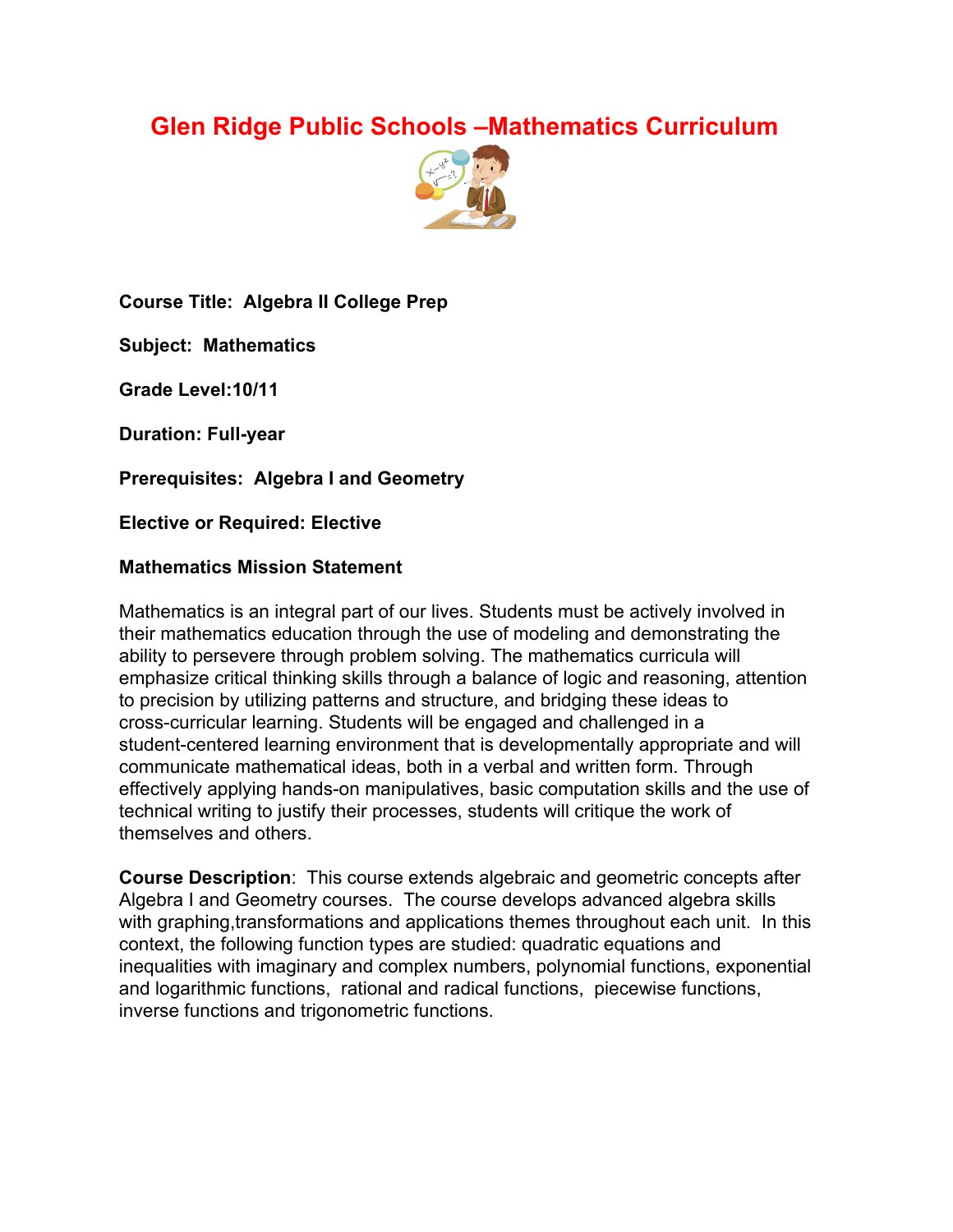**Author**:Kimberly Burk **Date Submitted**: Summer 2017

## Algebra II College Prep **Topic/Unit: Function Foundations**

**Approximate # Of Weeks: 1 week**

**Essential Questions:**

- **1. How does a function express a mathematical relationship between two related variables?**
- **2. How can patterns, relations, and functions be used as tools to best describe and help explain real-life situations?**
- **3. How can you describe parent functions symbolically and graphically?**
- **4. How does graphing an equation make it easier to draw conclusions?**
- **5. How can one operate with functions algebraically and efficiently?**
- **6. What is domain and range?**

## **Upon completion of this unit students will be able to:**

- Understand and identify the key parent functions by looking at a graph and an equation
- Evaluate, add, subtract, multiply and divide functions using function notation
- Compose functions using function notation
- Find the domain and range of parent functions

NJCCS: CC.9-12.F.BF.1,3 CC.9-12.F.IF.5 CC.9-12.A.CED.2 CC.9-12.A.CED.3

## **Interdisciplinary Standards (njcccs.org)**

- $\bullet$  Standard 5.1 Science Practices
- Standard 8.1--Computer and Information Literacy
- Standard  $8.2 -$  Technology Education
- Standard 9.1 21st Century Life & Career Skills
- Standard 9.3 Career Awareness, Exploration, and Preparation

## **Activities – include 21 st Century Technologies:**

- TI-Calculator discovery activities
- Desmos/Geogebra--online graphing calculator exploration
- Smart notebook lessons
- Class Discussion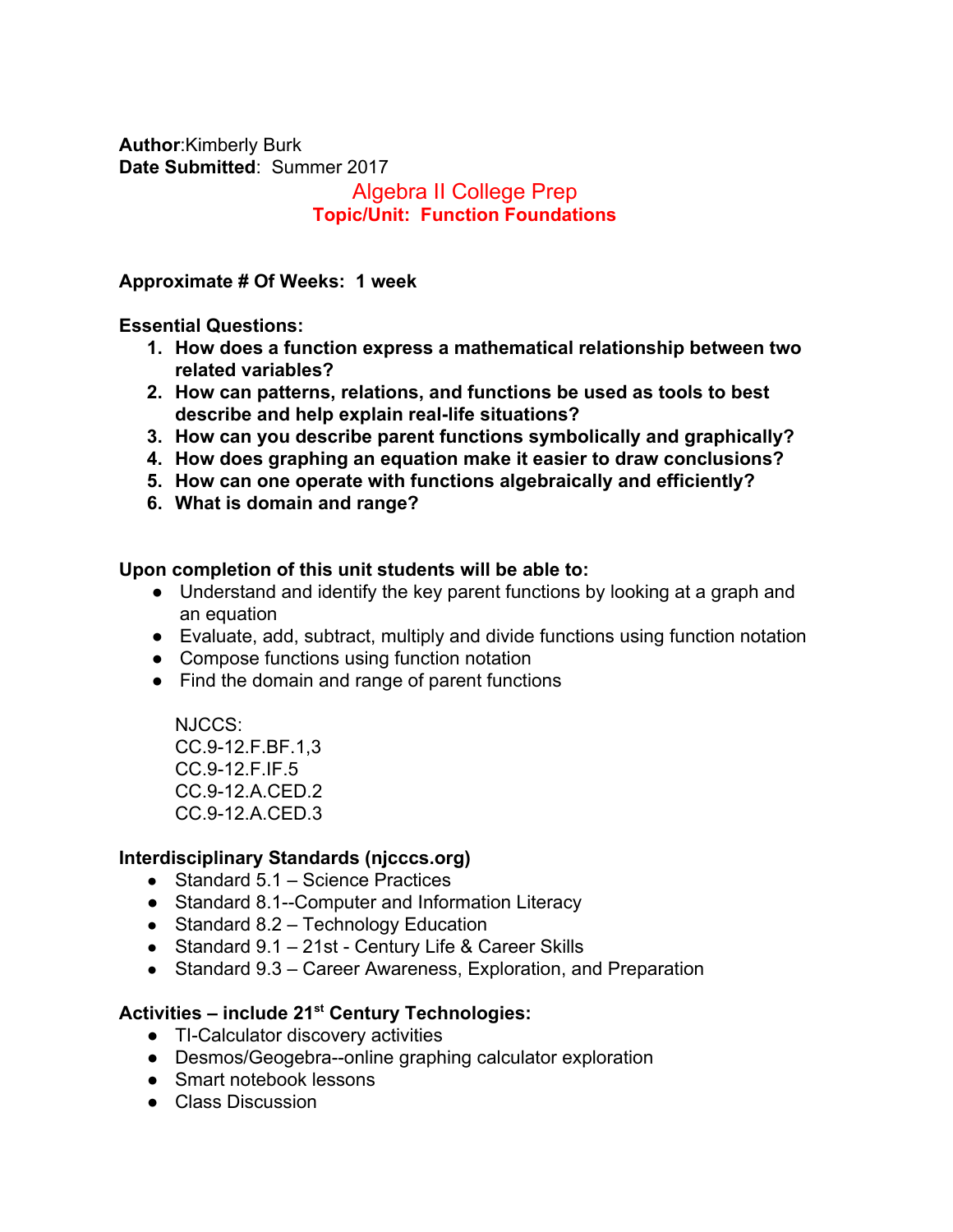- Khan Academy
- Youtube videos

#### **Enrichment Activities**:

- College Entrance Exam Practice
- Practice A&B (online text)
- Kuta worksheets
- Teachers Pay Teachers activities

### **Methods of Assessments/Evaluation:**

- Thumbs up/down
- Think-pair-share
- Dry erase response
- Kahoot
- Homework
- Graded classwork
- Partner activities
- Google Classroom exit ticket/question
- Chapter Test
- Individual problem assessment during lesson
- Graphing calculator check
- Self-Assessment (4-3-2-1)
- Open-ended question

- Online Textbook Information: my.hrw.com
- Google Classroom
- Khan Academy
- Desmos
- TI-84 Graphing calculator
- youtube channel: YayMath and others
- Geogebra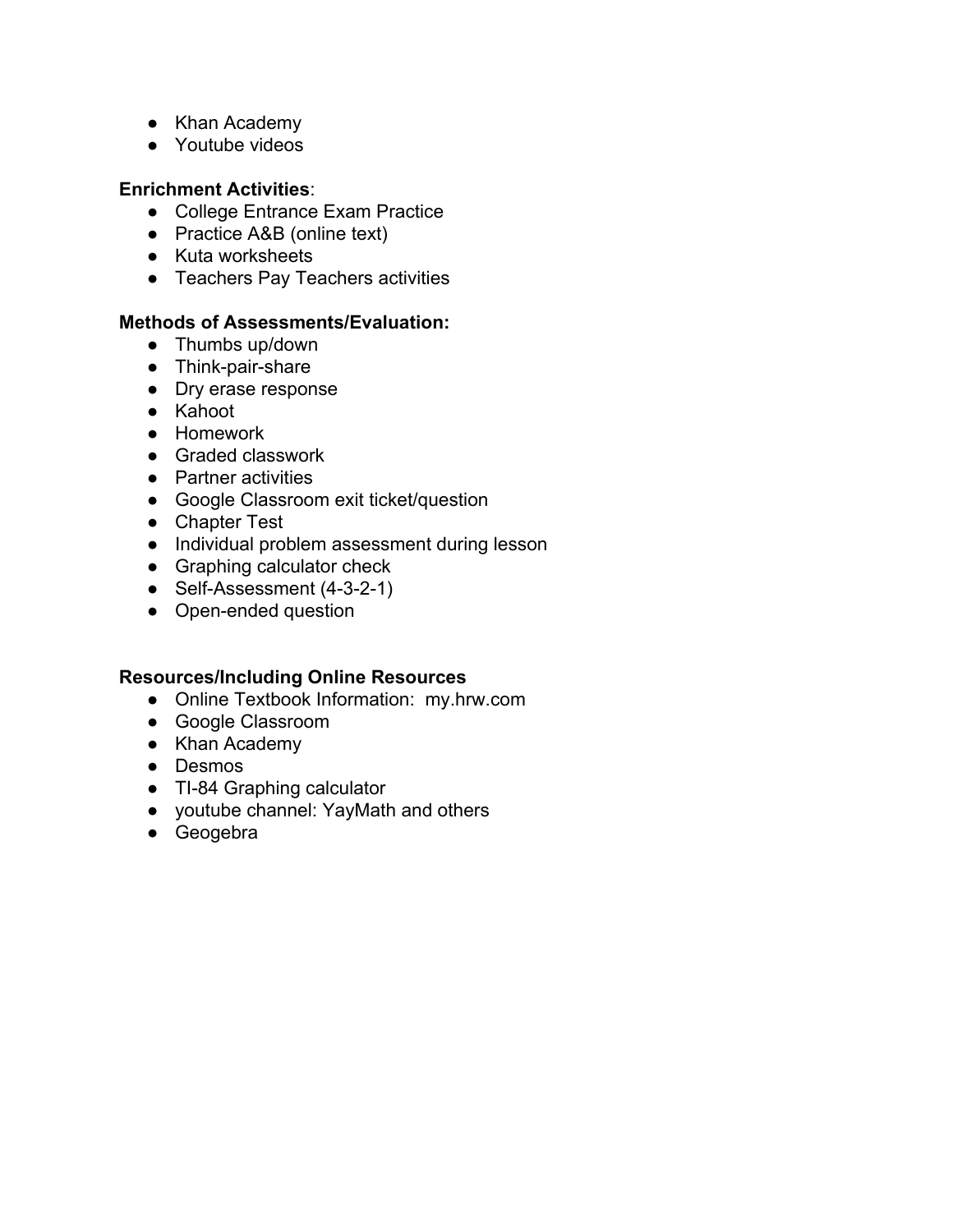## **Topic/Unit: Quadratic Functions**

#### **Approximate # Of Weeks: 8 weeks**

#### **Essential Questions:**

- **1. How are the multiple representations of quadratic functions related?**
- **2. What are the roles of** *a***,** *h***, and** *k* **when graphing a parabola?**
- **3. What real life relationships are best modeled by quadratic equations?**
- **4. Where do I find the solutions (if there are any) of a quadratic equation when looking at a graph?**
- **5. How can we express complex numbers?**
- **6. What does it mean if the zeros of a parabola are complex numbers?**
- **7. How do complex numbers fit with the Real number system? With imaginary numbers?**
- **8. When are inequalities more appropriate than equations in describing a situation?**

#### **Upon completion of this unit students will be able to:**

- Using transformations to graph quadratic functions.
- Recognize quadratic functions in both standard and vertex form.
- Solving quadratic equations by graphing.
- Solving quadratic equation by factoring.
- Solving quadratic equation by completing the square.
- Convert from standard form to vertex form by completing the square
- Define the imaginary number, i
- Operate with complex numbers and square roots.
- Solve quadratic equations for real and complex zeros using the square root method.
- Solve quadratic equations by using quadratic formula.
- Solve a quadratic inequality in 1 and 2 variables by tables, graphs, and algebra
- Apply quadratic regression to a set of data to find the function algebraically, graphically
- To make predictions from a regression equation and graph

#### **NJCCS:**

CC.9-12.A.CED.1 CC.9-12.A.CED.2 CC.9-12.A.CED.3 CC.9-12.F.IF.5 CC.9-12.F.IF.7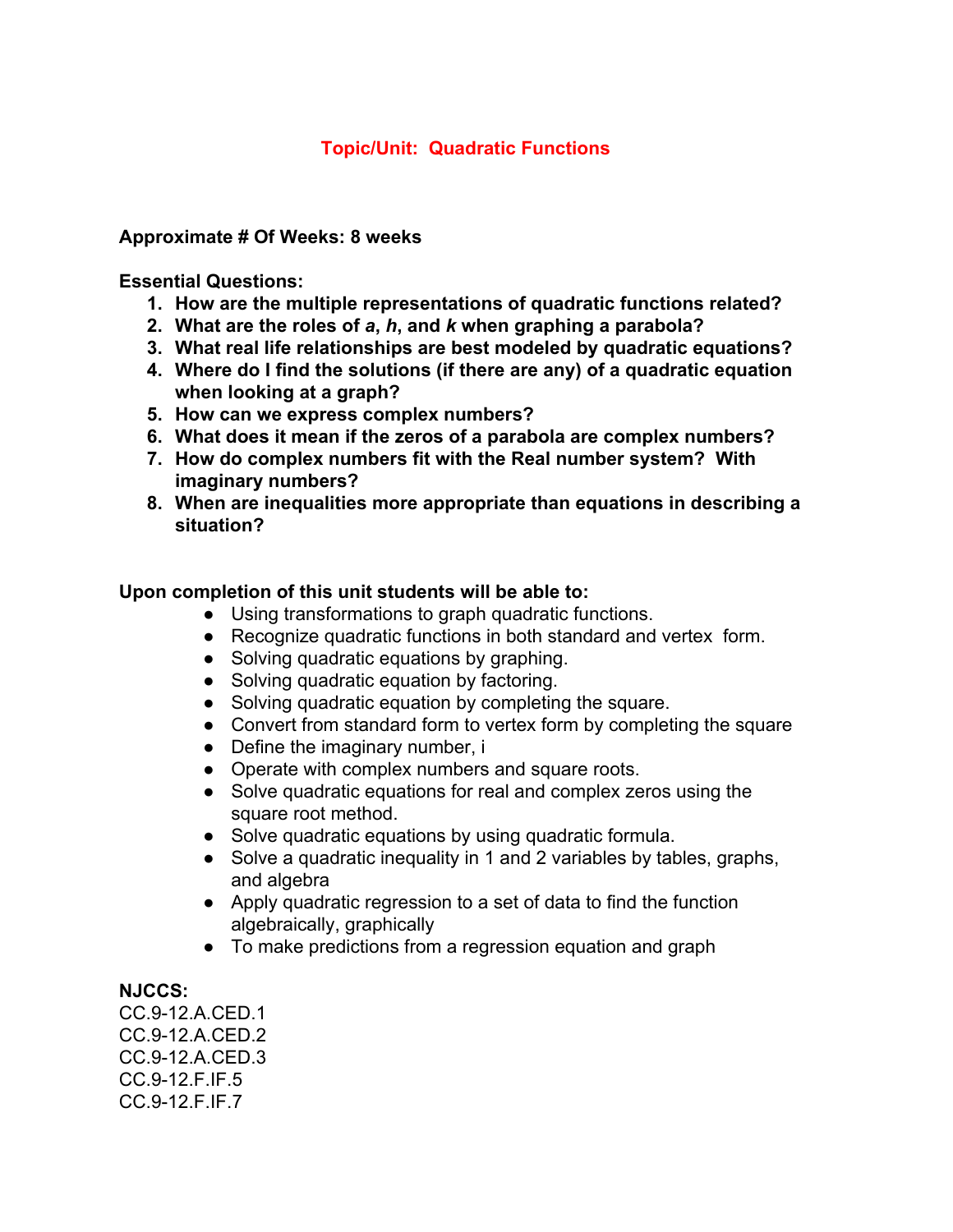CC.9-12.F.IF.8 CC.9-12.F.BF.3,7,8 CC.9-12.A.REI.11 CC.9-12.N.CN.1 CC.9-12.N.CN.2 CC.9-12.N.CN.7

#### **Interdisciplinary Standards (njcccs.org)**

- Standard 5.1 Science Practices
- Standard 8.1--Computer and Information Literacy
- Standard 8.2 Technology Education
- Standard 9.1 21st Century Life & Career Skills
- Standard 9.3 Career Awareness, Exploration, and Preparation

## **Activities – include 21 st Century Technologies:**

- SmartBoard lessons
- Lecture and class discussion
- Technology Lab Explore Parameter Changes
- $\bullet$  Technology Lab Explore Graphs and Factors
- Connecting Algebra to Previous Courses Factoring Quadratic Expressions
- Textbook Activity Quadratic Functions and Complex Numbers
- Textbook Activity Applying Quadratic Functions
- TI-Calculator Activity Using Transformations to Graph Quadratic Functions
- TI-Calculator Activity Properties of Quadratic Functions in Standard Form
- TI-Calculator Activity Finding Minimum or Maximum Values
- TI-Calculator Activity Finding Roots and Zeros Using Tables and Graphs
- TI-Calculator Activity Curve Fitting with Quadratic Models
- Desmos/Geogebra online graphing explorations
- Khan Academy
- Youtube videos

#### **Enrichment Activities**:

- College Entrance Exam Practice
- Practice A&B (online text)
- Kuta worksheets
- Teachers Pay Teachers various activities

#### **Methods of Assessments/Evaluation:**

- Verbal Assessment
- Open Ended Questions
- Online Quizzes
- Homework
- Quizzes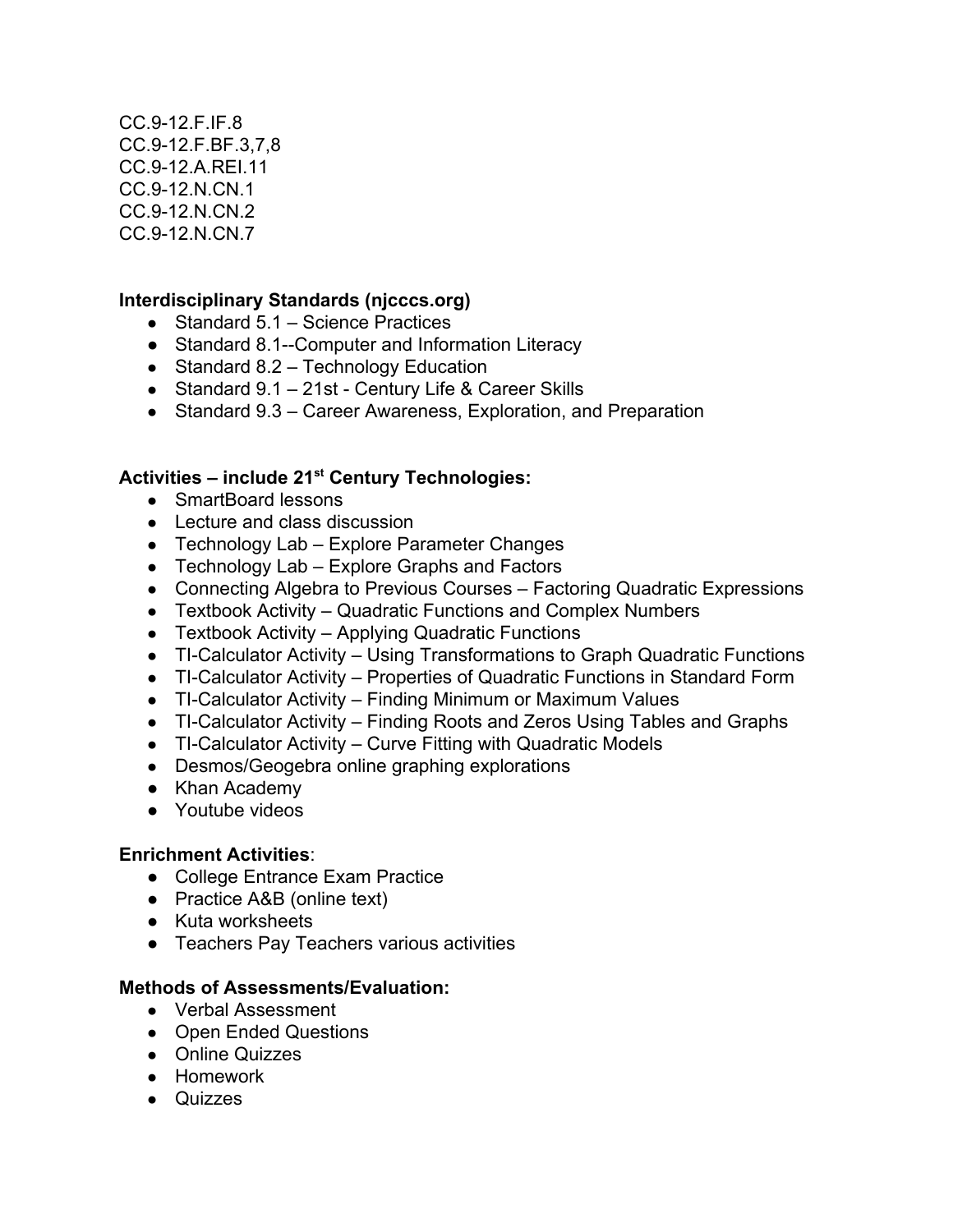- Check it Out Problems (questions during lecture)
- Thumbs up/down
- Think-pair-share
- Dry erase response
- Kahoot
- Graded classwork
- Partner activities
- Google Classroom exit ticket/question
- Chapter Test
- Individual problem assessment during lesson
- Graphing calculator check
- Self-Assessment (4-3-2-1)

### **Resources/Including Online Resources**

- Online Textbook Information: my.hrw.com
- Google Classroom
- Khan Academy
- Desmos
- TI-84 Graphing calculator
- youtube channel: YayMath and others
- Geogebra

## **Topic/Unit: Polynomial Functions**

#### **Approximate # Of Weeks: 8 weeks**

**Essential Questions:**

- **1. What are the polynomial functions and how do you graph them?**
- **2. How can we find solutions for polynomial functions?**
- **3. What is the relationship between polynomial division and the Remainder and Factor Theorems?**
- **4. How do you graph factorable polynomial functions?**
- **5. How can you find zeros of polynomial functions?**
- **6. How are the zeros of the polynomial function, the factors of the polynomial, and the solution to the polynomial related?**
- **7. How can you use polynomial functions to model and solve real-world problems?**

#### **Upon completion of this unit students will be able to:**

- Identify, evaluate, add, and subtract polynomials
- Classify and graph polynomials
- Multiply polynomials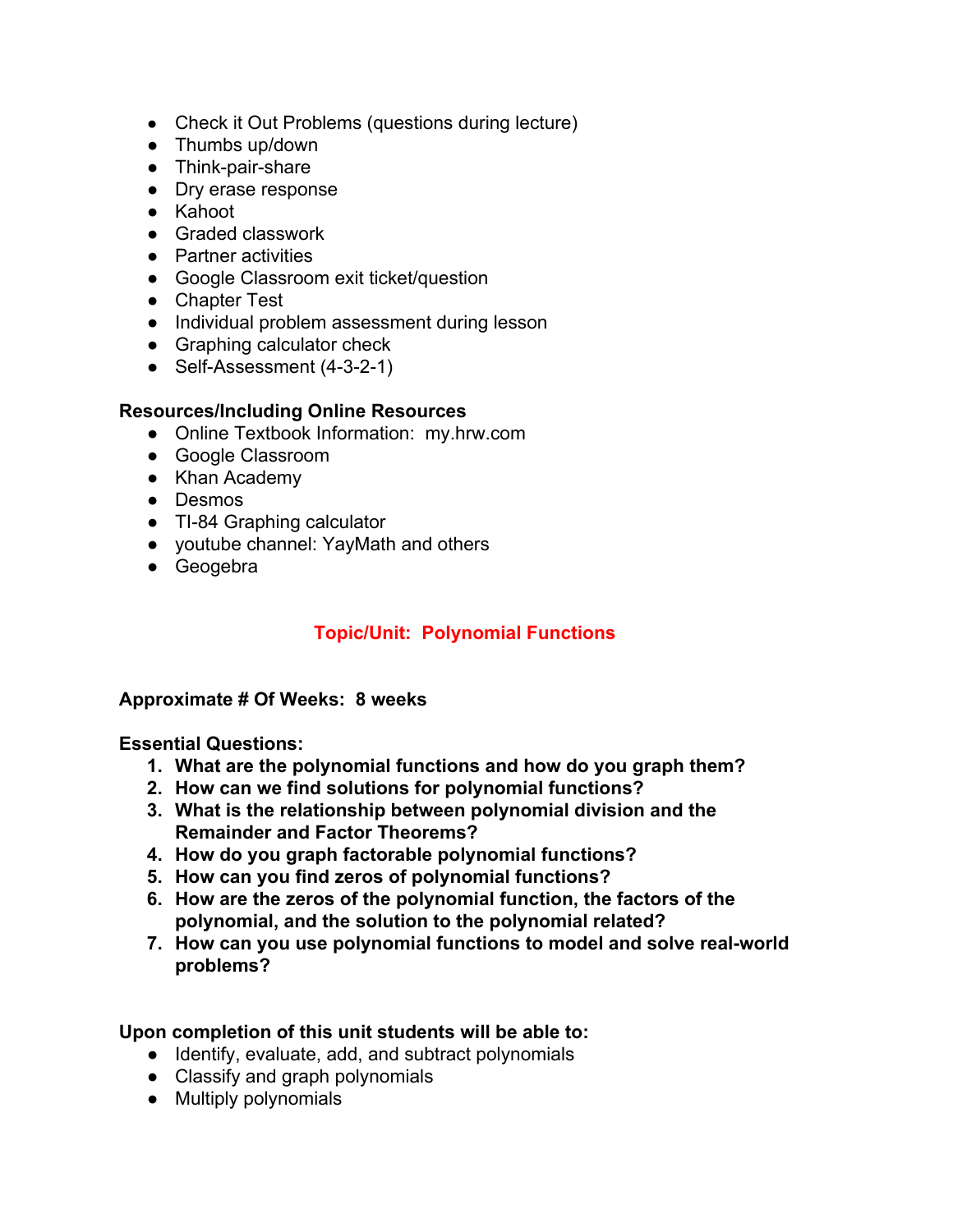- Use long division and synthetic division to divide polynomials
- Use the Remainder Theorem to evaluate a polynomial and to identify the zeros
- Use the Factor Theorem to determine factors of a polynomial
- Identify the multiplicity of roots and their effect on the graph
- Use the Rational Root Theorem to solve polynomial equations
- Use the Fundamental Theorem of Algebra and its corollary to write a polynomial equation of least degree with given roots
- Identify all roots of a polynomial equation, real and imaginary
- Use properties of end behavior to analyze, describe, and graph polynomial functions
- Identify and use relative maxima and minima of polynomial functions to solve problems
- Transform polynomial functions
- Use technology and regression to find polynomial models for a given set of data

**NJCCS:**

CC.9-12.A.APR.1 CC.9-12.A.APR.2 CC.9-12.A.APR.3 CC.9-12.A.APR.4 CC.9-12.A.APR.5 CC.9-12.A.APR.6 CC.9-12.CED.1 CC.9-12.CED.2 CC.9-12.CED.3 CC.9-12.F.IF.4 CC.9-12.F.IF.7 CC.9-12.F.BF.3 CC.9-12.N.CN.7 CC.9-12.N.CN.8 CC.9-12.N.CN.9 CC.9-12.A.SSE.2 CC.9-12.A.REI.11

#### **Interdisciplinary Standards (njcccs.org)**

- $\bullet$  Standard 5.1 Science Practices
- Standard 8.1 -- Computer and Information Literacy
- $\bullet$  Standard 8.2 Technology Education
- Standard 9.1 21st Century Life & Career Skills
- Standard 9.3 Career Awareness, Exploration, and Preparation

## **Activities – include 21 st Century Technologies:**

• SmartBoard lessons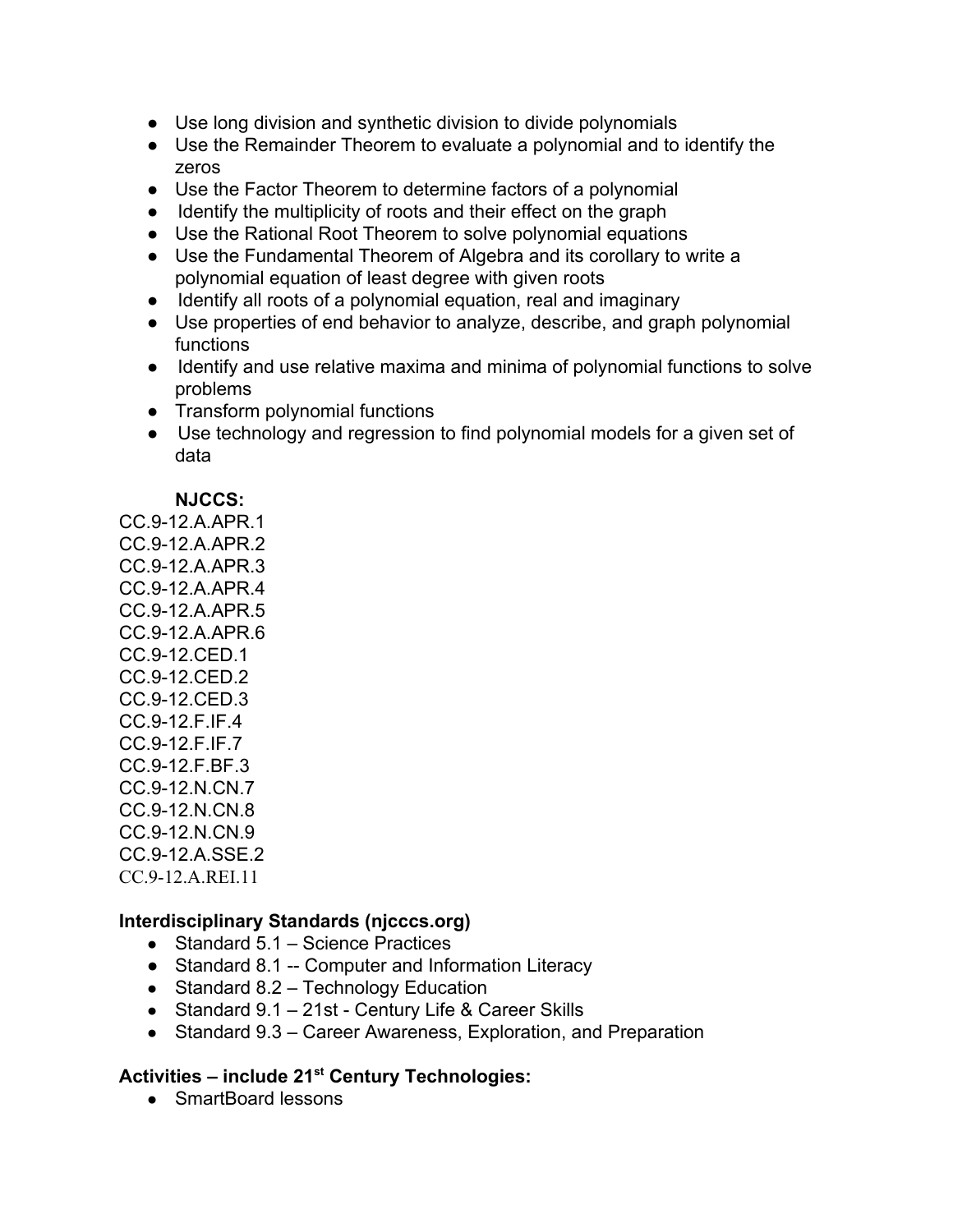- Lecture and class discussion
- $\bullet$  Textbook Activity Operations with Polynomials
- Textbook Activity Applying Polynomial Functions
- TI-Calculator Activity Graphing Higher Degree Polynomials
- TI-Calculator Activity--Identifying End Behavior
- $\bullet$  TI-Calculator Activity Identifying Multiplicity
- TI-Calculator Activity Identify all Real Roots
- TI-Calculator Activity Transforming Polynomial Functions
- TI-Calculator Activity Curve Fitting with Polynomial Models
- Desmos/Geogebra online graphing exploration
- Khan Academy
- Youtube videos

## **Enrichment Activities**:

- College Entrance Exam Practice
- Connecting Algebra to Number Theory--Pascal's Triangle
- Practice A&B (online text)
- Kuta worksheets
- Teachers Pay Teachers various activities

## **Methods of Assessments/Evaluation:**

- Verbal Assessment
- Open Ended Questions
- Online Quizzes
- Homework
- Quizzes
- Check it Out Problems (questions during lecture)
- Thumbs up/down
- Think-pair-share
- Dry erase response
- Kahoot
- Graded classwork
- Partner activities
- Google Classroom exit ticket/question
- Chapter Test
- Individual problem assessment during lesson
- Graphing calculator check
- Self-Assessment (4-3-2-1)

- Online Textbook Information: my.hrw.com
- Google Classroom
- Khan Academy
- Desmos
- TI-84 Graphing calculator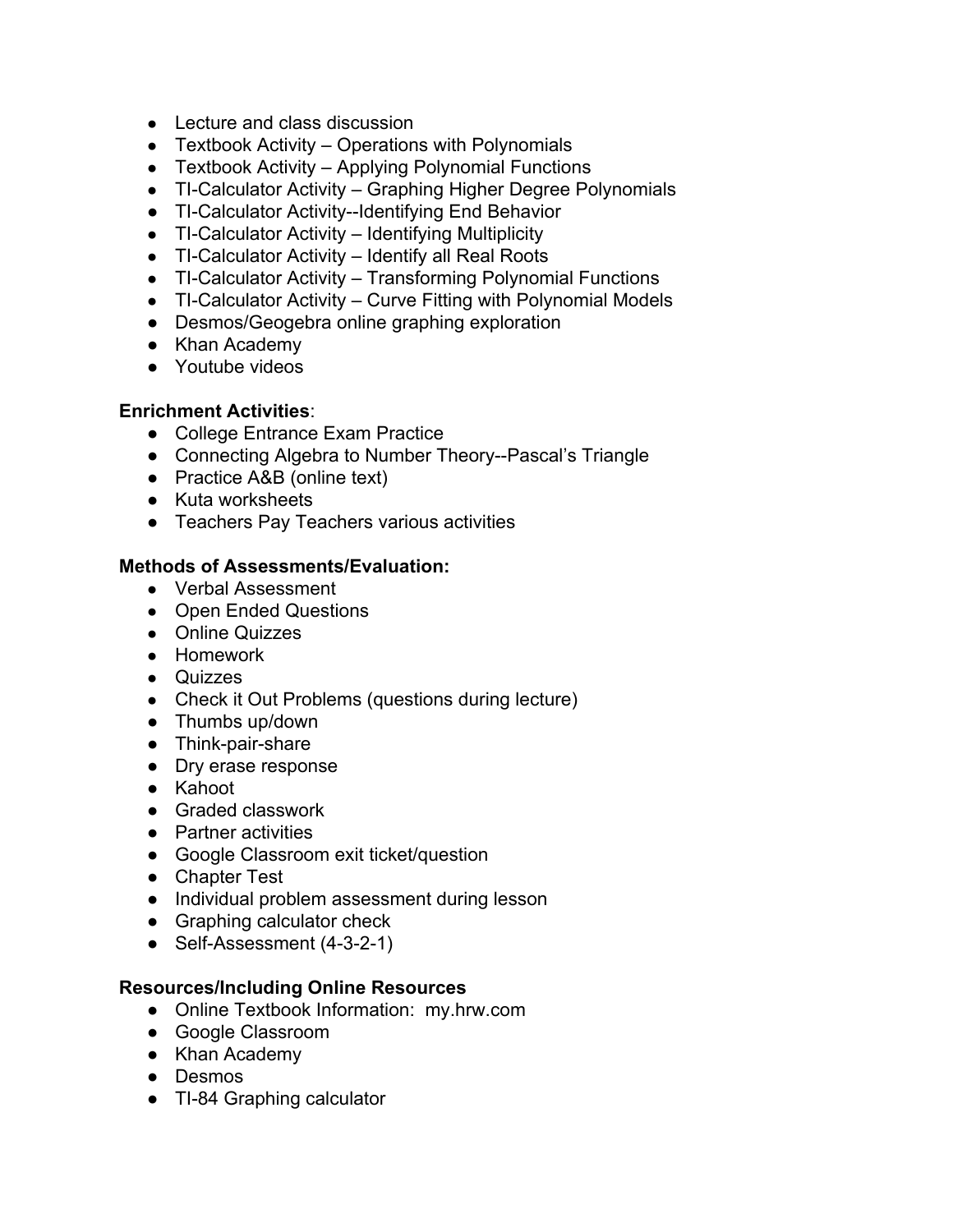- youtube channel: YayMath and others
- Geogebra

## **Topic/Unit: Rational Functions**

#### **Approximate # Of Weeks: 4 weeks**

#### **Essential Questions:**

- **1. How can you graph a functions of the form** *f(x)=(bx+c)/dx+e)***?**
- **2. What methods are there for simplifying rational expressions?**
- **3. What methods are there for solving rational equations?**

#### **Upon completion of this unit students will be able to:**

- Simplify rational expressions
- Multiply and divide rational expressions
- Add and subtract rational expressions
- Simplify complex fractions
- Graph rational functions as transformation of  $f(x) = 1/x$  and  $f(x) = p(x)/h(x)$ , where p and h are both polynomials
- Identify the zeros, holes and asymptotes of a rational function by the graph, table and algebraically
- Solve rational equations

#### **NJCCS:**

CC.9-12.A.CED.1 CC.9-12.A.CED.2 CC.9-12.A.CED.3 CC.9-12.A.APR.7 CC.9-12.A.REI.11 CC.9-12.F.IF.5 CC.9-12.F.IF.7

#### **Interdisciplinary Standards (njcccs.org)**

- $\bullet$  Standard 5.1 Science Practices
- Standard 8.1 -- Computer and Information Literacy
- Standard  $8.2 -$  Technology Education
- Standard 9.1 21st Century Life & Career Skills
- Standard 9.3 Career Awareness, Exploration, and Preparation

## **Activities – include 21 st Century Technologies:**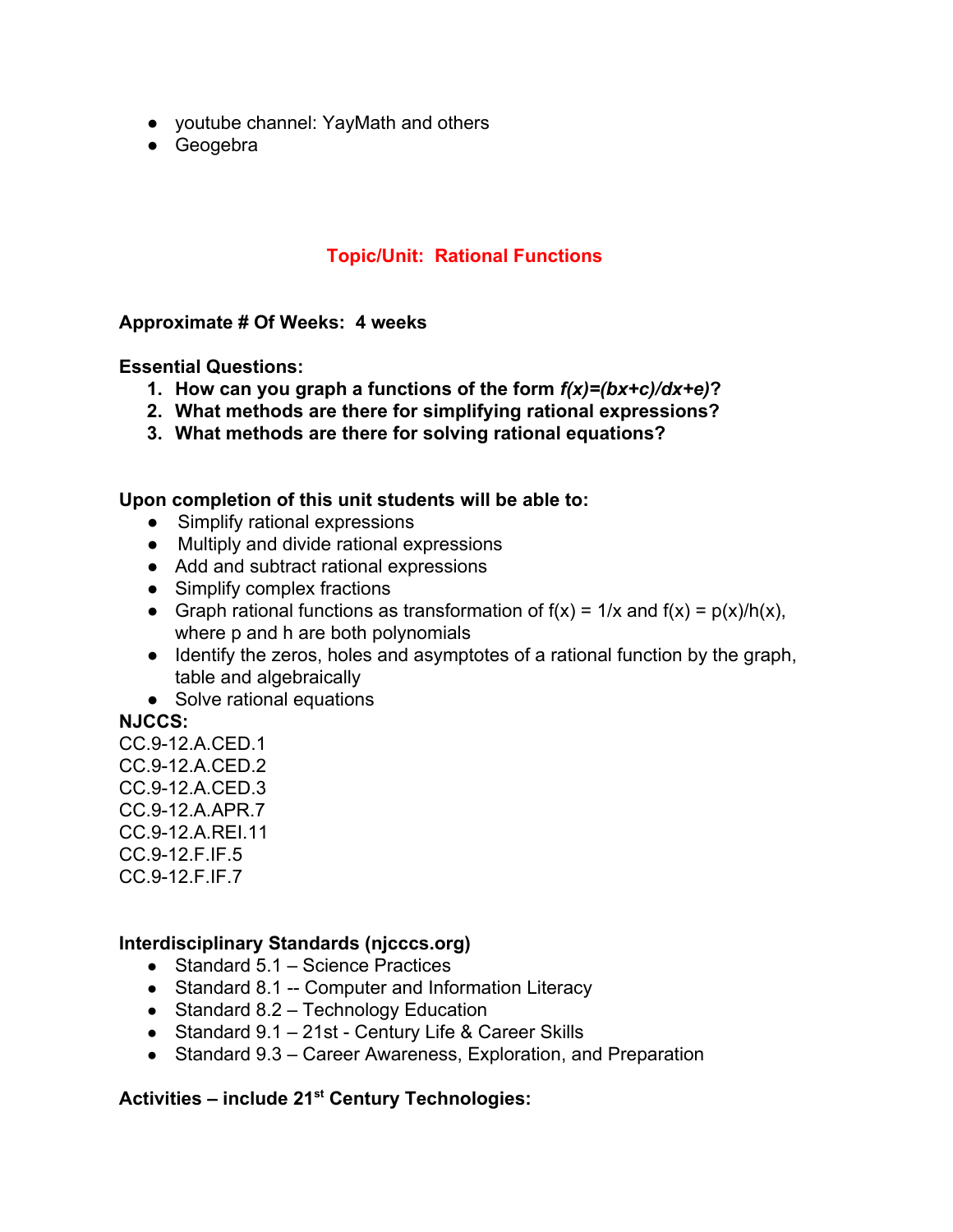- SmartBoard lessons
- Lecture and class discussion
- Technology Lab Explore Holes in Graphs
- Textbook Activity Rational Functions
- TI-Calculator Activity Rational Functions
- Desmos/Geogebra online graphing explorations
- Khan Academy

#### **Enrichment Activities**:

- College Entrance Exam Practice
- Practice A&B (online text)
- Kuta worksheets
- Teachers Pay Teachers various activities

#### **Methods of Assessments/Evaluation:**

- Verbal Assessment
- Open Ended Questions
- Online Quizzes
- Homework
- Quizzes
- Check it Out Problems (questions during lecture)
- Thumbs up/down
- Think-pair-share
- Dry erase response
- Kahoot
- Graded classwork
- Partner activities
- Google Classroom exit ticket/question
- Chapter Test
- Individual problem assessment during lesson
- Graphing calculator check
- Self-Assessment (4-3-2-1)

- Online Textbook Information: my.hrw.com
- Google Classroom
- Khan Academy
- Desmos
- TI-84 Graphing calculator
- youtube channel: YayMath and others
- Geogebra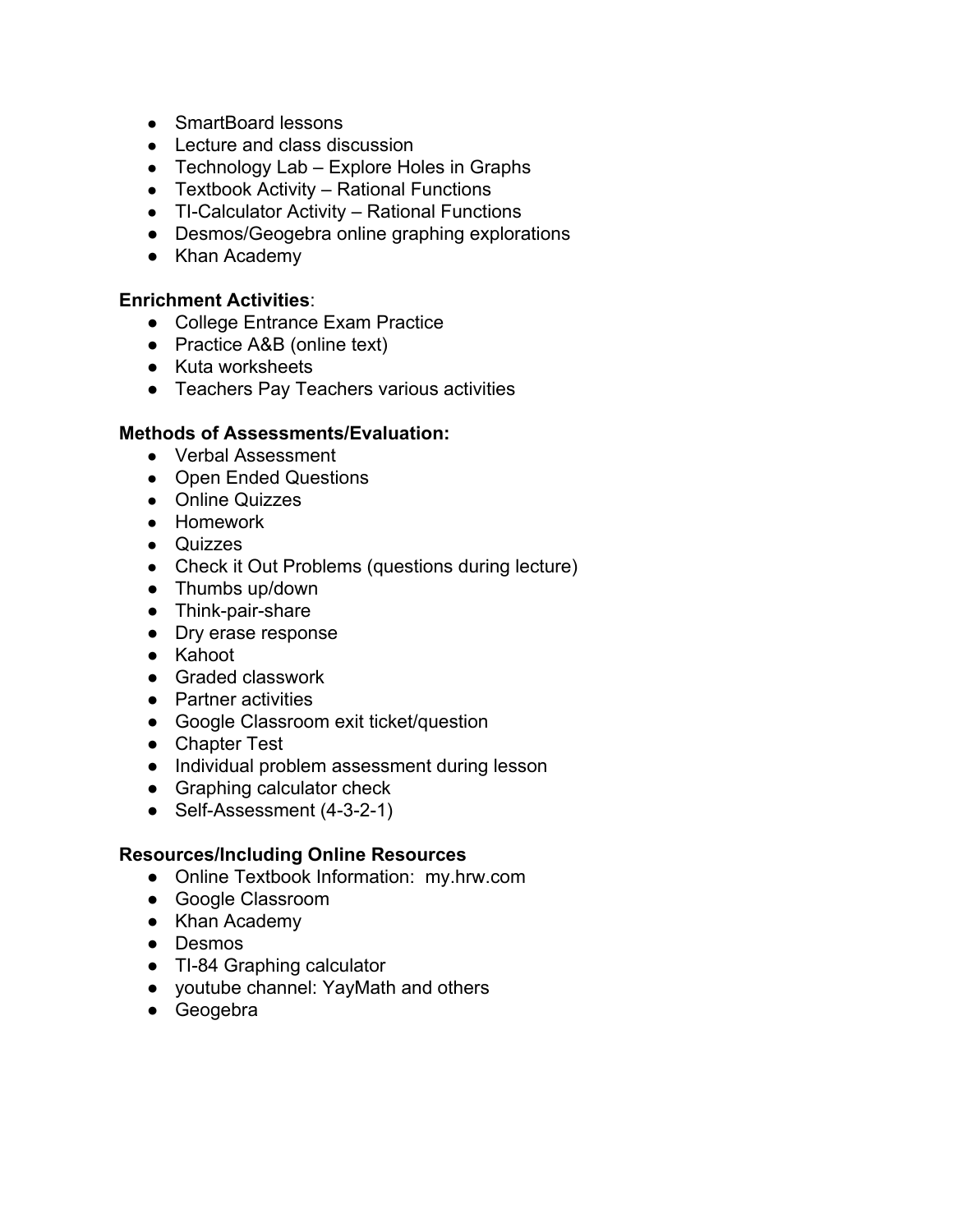## **Topic/Unit: Radical Functions**

#### **Approximate # Of Weeks: 4 weeks**

**Essential Questions:**

- **1. How can you graph transformations of the parent radical functions?**
- **2. How do you solve radical equations?**
- **3. How can you model real-life situations with radical functions?**

#### **Upon completion of this unit students will be able to:**

- Rewrite radical expressions by using rational exponents
- Simplify and evaluate radical expressions and expressions containing rational exponents
- Graph radical functions and inequalities
- Transform radical functions by changing parameters
- Solve radical equations and inequalities

#### **NJCCS:**

CC.9-12.A.CED.1 CC.9-12.A.CED.2 CC.9-12.A.CED.3 CC.9-12.A.APR.7 CC.9-12.A.REI.11 CC.9-12.F.IF.5 CC.9-12.F.IF.7

#### **Interdisciplinary Standards (njcccs.org)**

- Standard 5.1 Science Practices
- Standard 8.1 -- Computer and Information Literacy
- Standard  $8.2 -$  Technology Education
- Standard 9.1 21st Century Life & Career Skills
- Standard 9.3 Career Awareness, Exploration, and Preparation

## **Activities – include 21 st Century Technologies:**

- SmartBoard powerpoint presentations
- Lecture and class discussion
- Radical Bingo
- TI-Calculator Activity Radical Functions
- Desmos/Geogebra online graphing explorations
- Khan Academy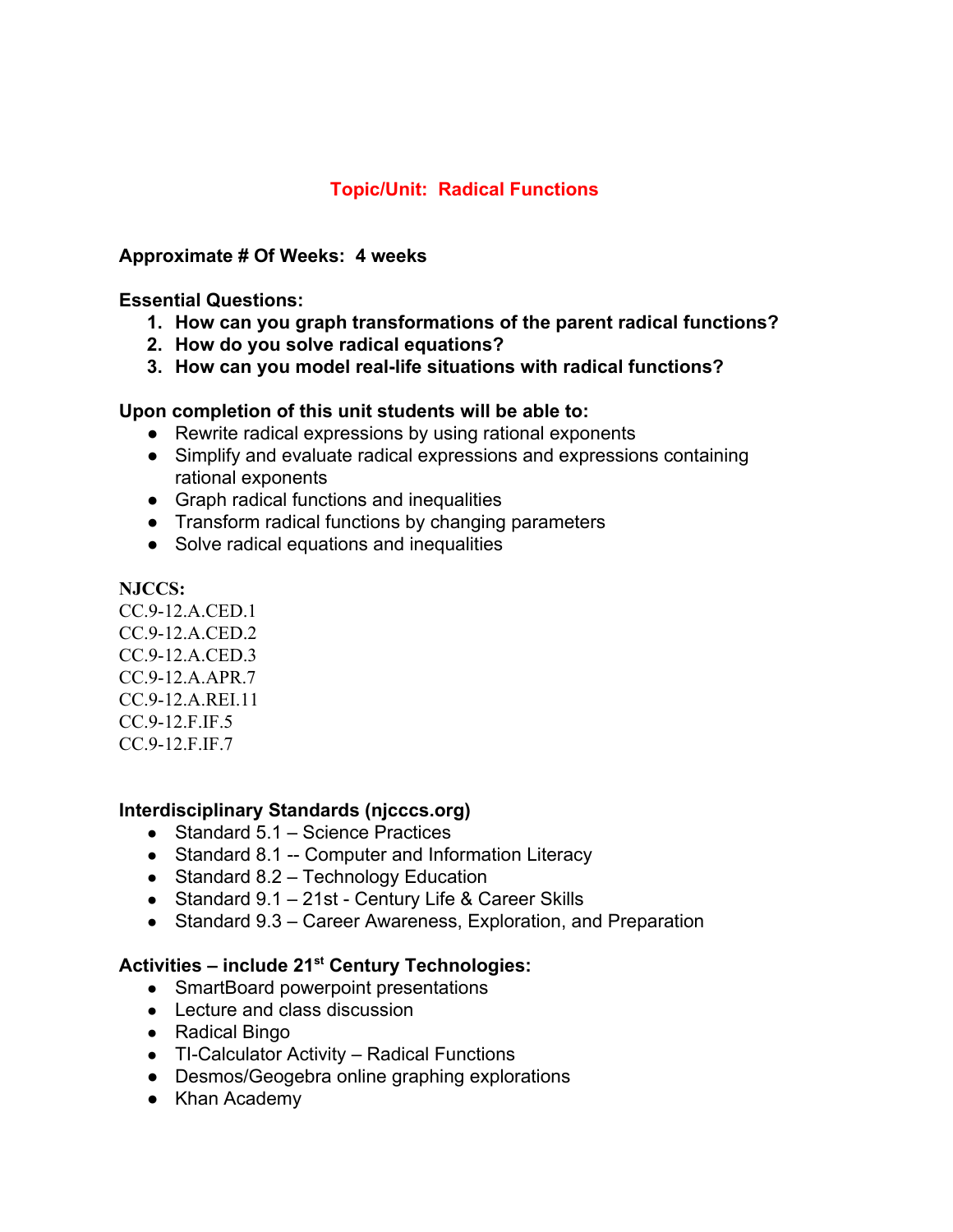- Youtube videos
- Extension Solving Equations Graphically

### **Enrichment Activities**:

- College Entrance Exam Practice
- Practice A&B (online text)
- Kuta worksheets
- Teachers Pay Teachers various activities

### **Methods of Assessments/Evaluation:**

- Verbal Assessment
- Open Ended Questions
- Online Quizzes
- Homework
- Quizzes
- Check it Out Problems (questions during lecture)
- Thumbs up/down
- Think-pair-share
- Dry erase response
- Kahoot
- Graded classwork
- Partner activities
- Google Classroom exit ticket/question
- Chapter Test
- Individual problem assessment during lesson
- Graphing calculator check
- Self-Assessment (4-3-2-1)

#### **Resources/Including Online Resources**

- Online Textbook Information: my.hrw.com
- Google Classroom
- Khan Academy
- Desmos
- TI-84 Graphing calculator
- youtube channel: YayMath and others
- Geogebra

## **Topic/Unit: Exponential Functions and Logarithms**

**Approximate # Of Weeks: 6 weeks**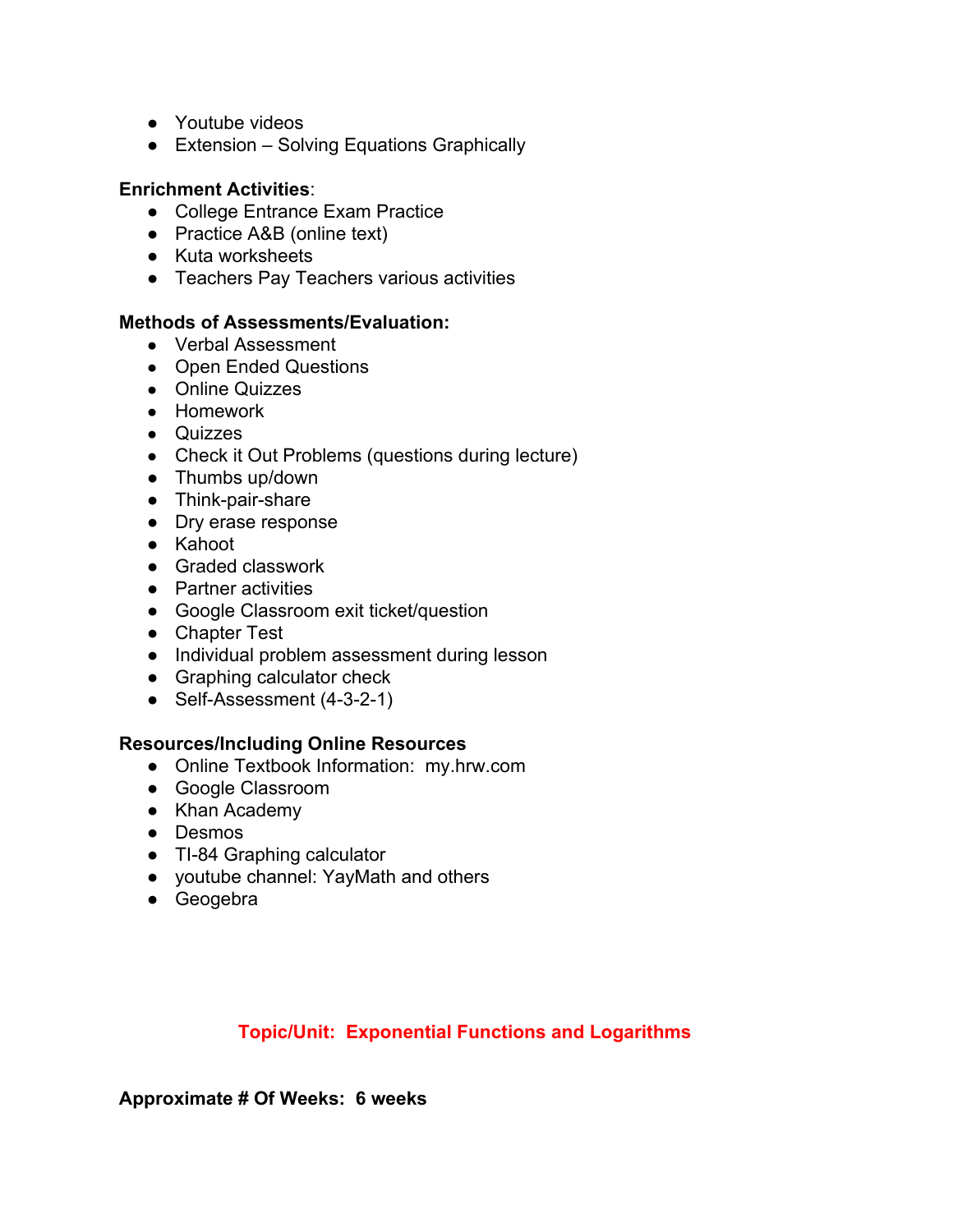**Essential Questions:**

- **1. What are the characteristics of an exponential function?**
- **2. How does changing the values of** *a***,** *h***, and** *k* **affect the graph of an exponential growth/decay function?**
- **3.** How does the value of *c* in  $f(x) = b^{cx}$  affect the graph of  $f(x)$ ?
- **4. How does the graph of** *f(x) = e x* **compare to graphs of exponential functions with other bases?**
- **5. What methods can you use to solve exponential and logarithmic equations?**
- **6. What are the characteristics of logarithmic functions?**
- **7. How does changing the values of** *a***,** *h***, and** *k* **affect the graph of** *f(x)=alogb (x-h) +k***?**

## **Upon completion of this unit students will be able to:**

- Write, evaluate and graph exponential expressions to model growth and decay situations and percent increase/decrease
- Find inverses of relations and functions
- Graph inverses of functions
- Write exponential expressions in logarithmic form and vice versa
- Use properties to simplify logarithmic expressions
- Translate between logarithms in any base
- Solve exponential equations by getting the same base
- Solve exponential equations by logging both sides
- Solve real-world problems involving exponential equations
- $\bullet$  Write and graph exponential functions using natural base,  $e^x$
- To use the natural base to solve real-world problems
- Solve equations and problems involving *e* or natural logarithms
- Transform exponential and logarithmic functions by changing parameters
- Model data by using exponential and logarithmic functions
- Use exponential and logarithmic models to analyze and predict

## **NJCCS:**

CC.9-12.A.CED.1 CC.9-12.A.CED.2 CC.9-12.A.CED.3 CC.9-12.F.IF.5 CC.9-12.F.IF.7 CC.9-12.F.IF.8 CC.9-12.F.BF.3 CC.9-12.F.BF.4 CC.9-12.A.REI.11 CC.9-12.F.LE.4

## **Interdisciplinary Standards (njcccs.org)**

● Standard 5.1 – Science Practices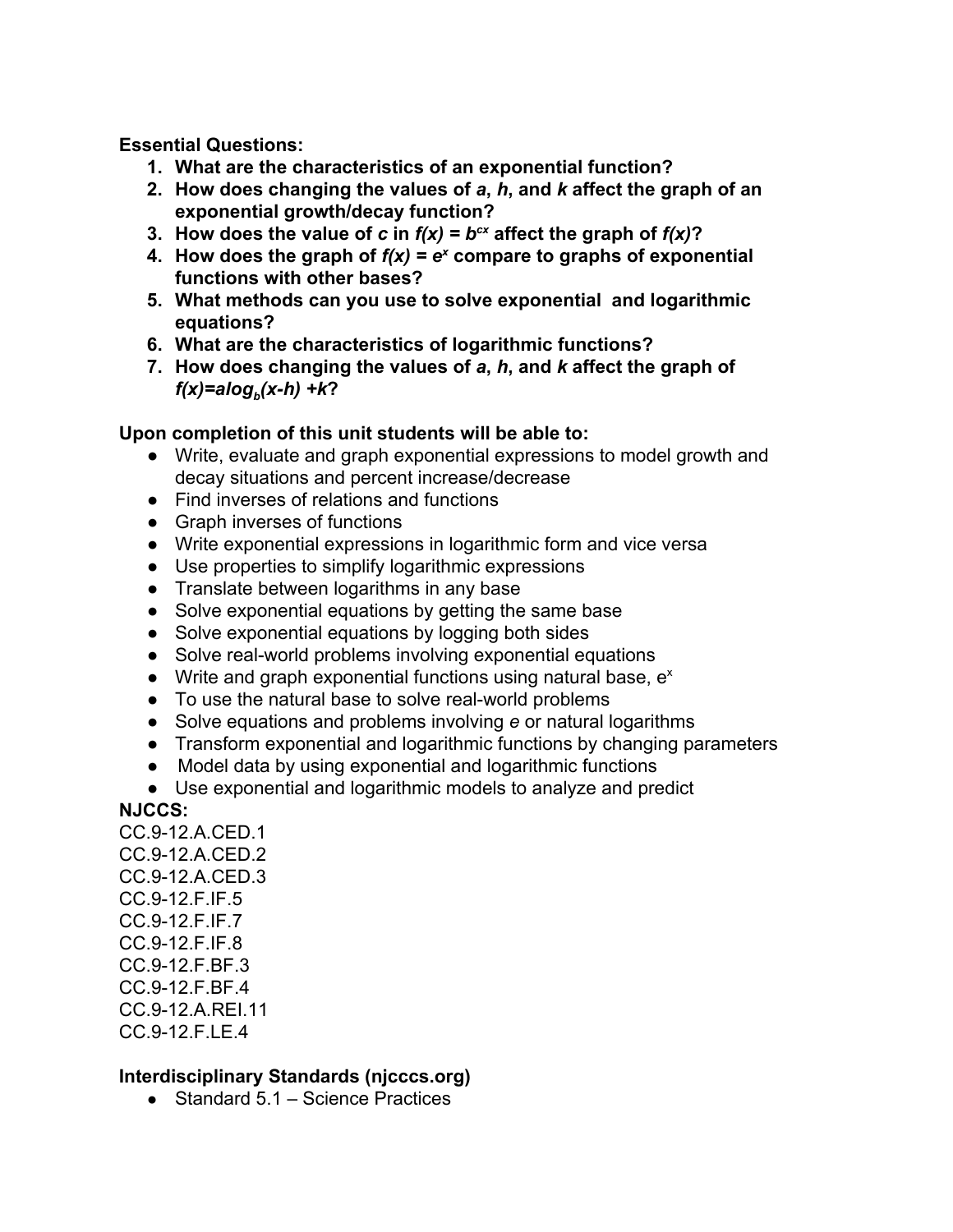- Standard 8.1 -- Computer and Information Literacy
- Standard  $8.2 -$  Technology Education
- Standard 9.1 21st Century Life & Career Skills
- Standard 9.3 Career Awareness, Exploration, and Preparation

## **Activities – include 21 st Century Technologies:**

- SmartBoard lessons
- Lecture and class discussion
- $\bullet$  Technology Lab Explore Inverses of Functions
- TI-Calculator Activity Exponential Functions, Growth and Decay
- TI-Calculator Activity Inverses of Relations and Functions
- TI-Calculator Activity Logarithmic Functions
- TI-Calculator Activity Transforming Exponential and Logarithmic Functions
- TI-Calculator Activity Curve Fitting with Exponential and Logarithmic Models
- Desmos/Geogebra online graphing explorations
- khan academy
- Youtube videos

## **Enrichment Activities**:

- College Entrance Exam Practice
- Practice A&B (online text)
- Kuta worksheets
- Teachers Pay Teachers various activities

## **Methods of Assessments/Evaluation:**

- Verbal Assessment
- Open Ended Questions
- Online Quizzes
- Homework
- Quizzes
- Check it Out Problems (questions during lecture)
- Thumbs up/down
- Think-pair-share
- Dry erase response
- Kahoot
- Graded classwork
- Partner activities
- Google Classroom exit ticket/question
- Chapter Test
- Individual problem assessment during lesson
- Graphing calculator check
- Self-Assessment (4-3-2-1)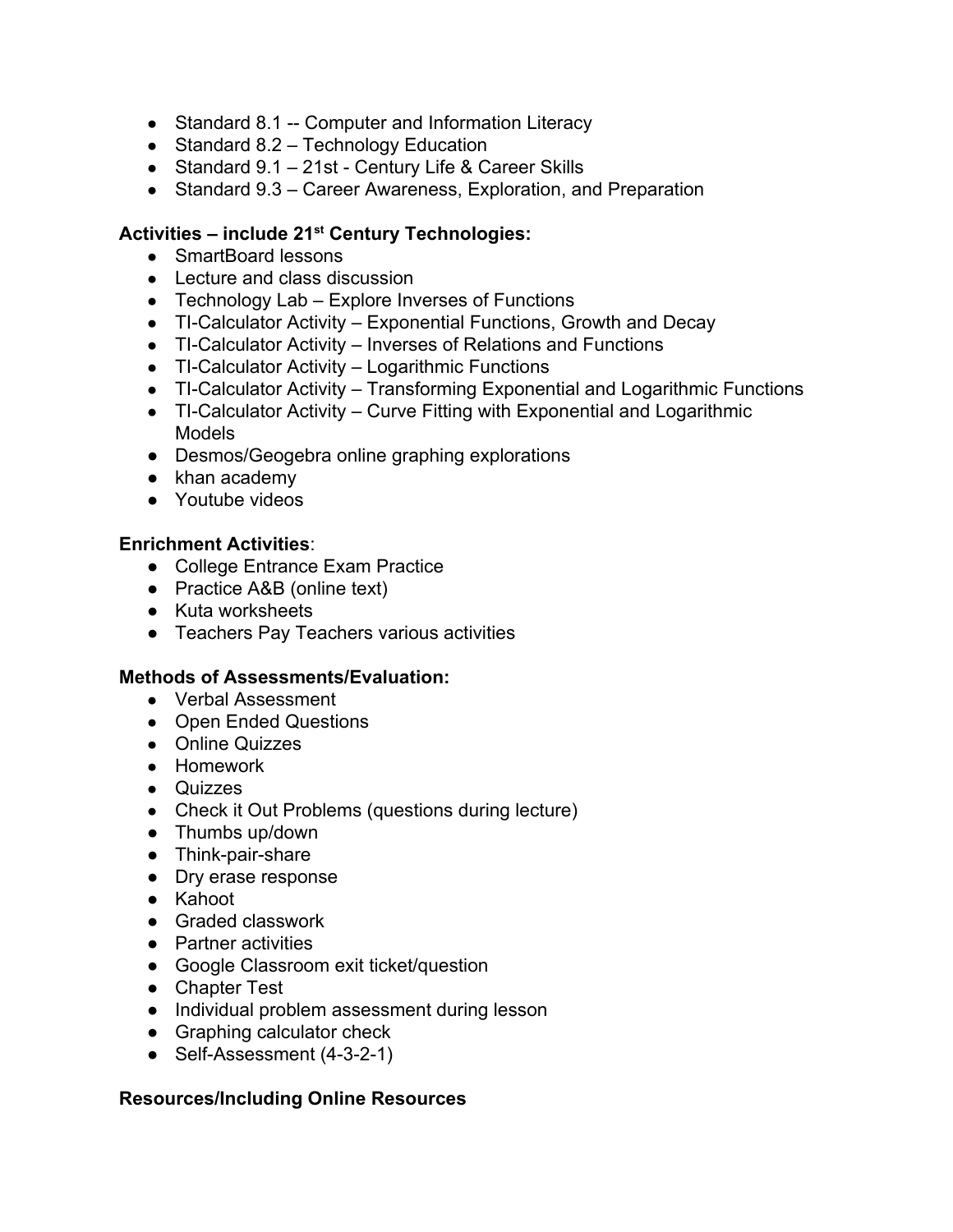- Online Textbook Information: my.hrw.com
- Google Classroom
- Khan Academy
- Desmos
- TI-84 Graphing calculator
- youtube channel: YayMath and others
- Geogebra

## **Topic/Unit: Piecewise Functions and Other Function Attributes**

#### **Approximate # Of Weeks: 2 weeks**

### **Essential Questions:**

- **1. What problems can be solved using piecewise-defined functions?**
- **2. What does it mean for functions to be inverses of one another? How can I define the inverse of a given function?**
- **3. Can you perform operations including composition of functions, find inverses, and describe these procedures and results verbally, numerically, symbolically, and graphically?**
- **4. How does average rate of change apply to real-world problems?**

#### **Upon completion of this unit students will be able to:**

- Estimate and compare rates of change
- Evaluate piecewise functions
- Graph piecewise functions
- Write piecewise functions for real-world situations
- Determine whether the inverse of a functions is a function
- Write rules for the inverses of functions and prove with function composition

## **NJCCS:**

CC.9-12.A.CED.2 CC.9-12.A.CED.3 CC.9-12.F.BF.1 CC.9-12.F.BF.3 CC.9-12.F.IF.7

## **Interdisciplinary Standards (njcccs.org)**

- $\bullet$  Standard 5.1 Science Practices
- Standard 8.1 -- Computer and Information Literacy
- $\bullet$  Standard 8.2 Technology Education
- Standard 9.1 21st Century Life & Career Skills
- Standard 9.3 Career Awareness, Exploration, and Preparation

## **Activities – include 21 st Century Technologies:**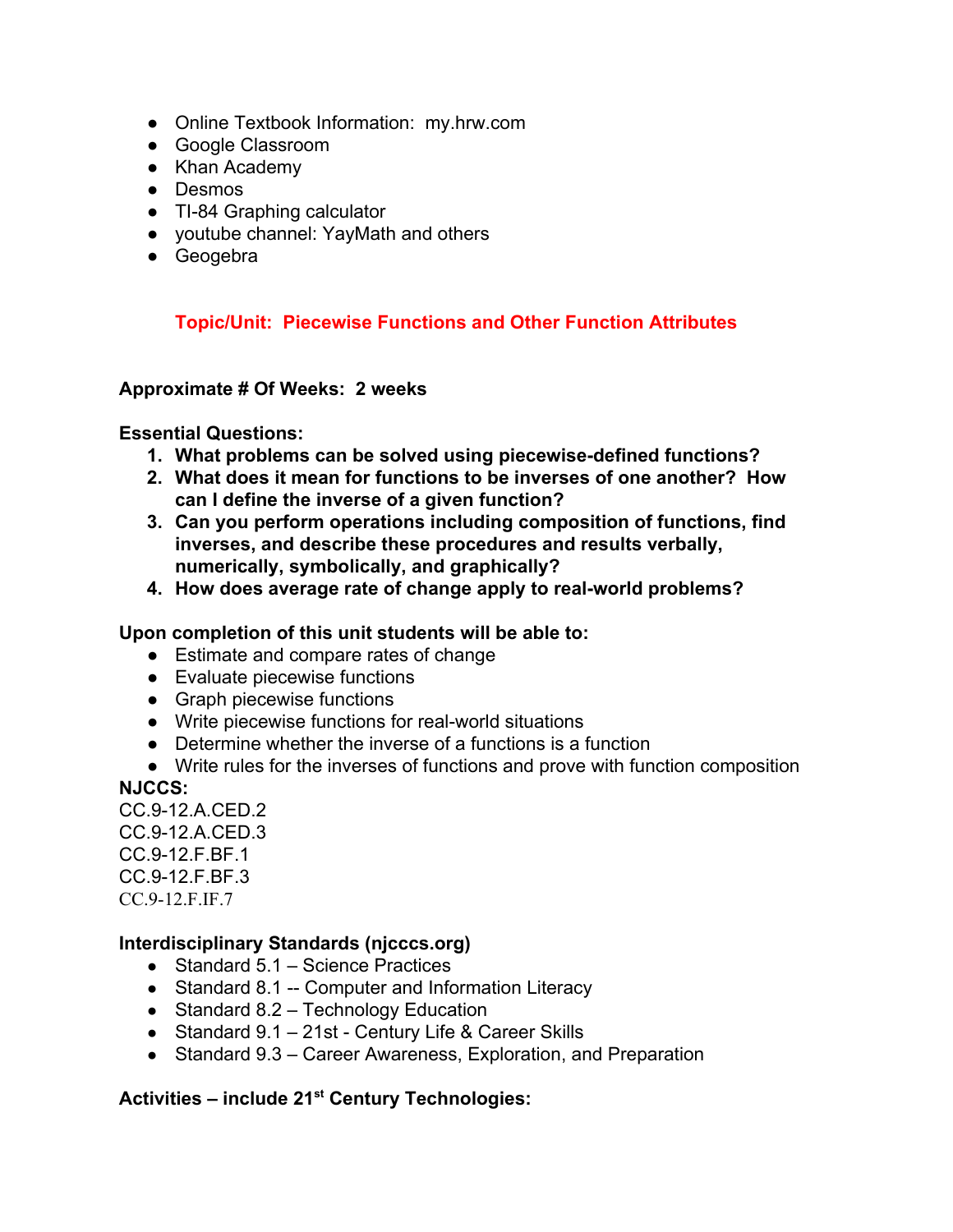- SmartBoard lessons
- Lecture and class discussion
- Technology Lab Graph Piecewise Functions
- $\bullet$  Technology Lab Explore Symmetry
- TI-Calculator Activity Multiple Representations of Functions
- TI-Calculator Activity Comparing Functions
- TI-Calculator Activity Piecewise Functions
- TI-Calculator Activity Functions and Their Inverses
- Desmos/Geogebra online graphing exploration
- Khan Academy
- Youtube videos

### **Enrichment Activities**:

- College Entrance Exam Practice
- Practice A&B (online text)
- Kuta worksheets
- Teachers Pay Teachers various activities

### **Methods of Assessments/Evaluation:**

- Verbal Assessment
- Open Ended Questions
- Online Quizzes
- Homework
- Quizzes
- Check it Out Problems (questions during lecture)
- Thumbs up/down
- Think-pair-share
- Dry erase response
- Kahoot
- Graded classwork
- Partner activities
- Google Classroom exit ticket/question
- Chapter Test
- Individual problem assessment during lesson
- Graphing calculator check
- Self-Assessment (4-3-2-1)

- Online Textbook Information: my.hrw.com
- Google Classroom
- Khan Academy
- Desmos
- TI-84 Graphing calculator
- youtube channel: YayMath and others
- Geogebra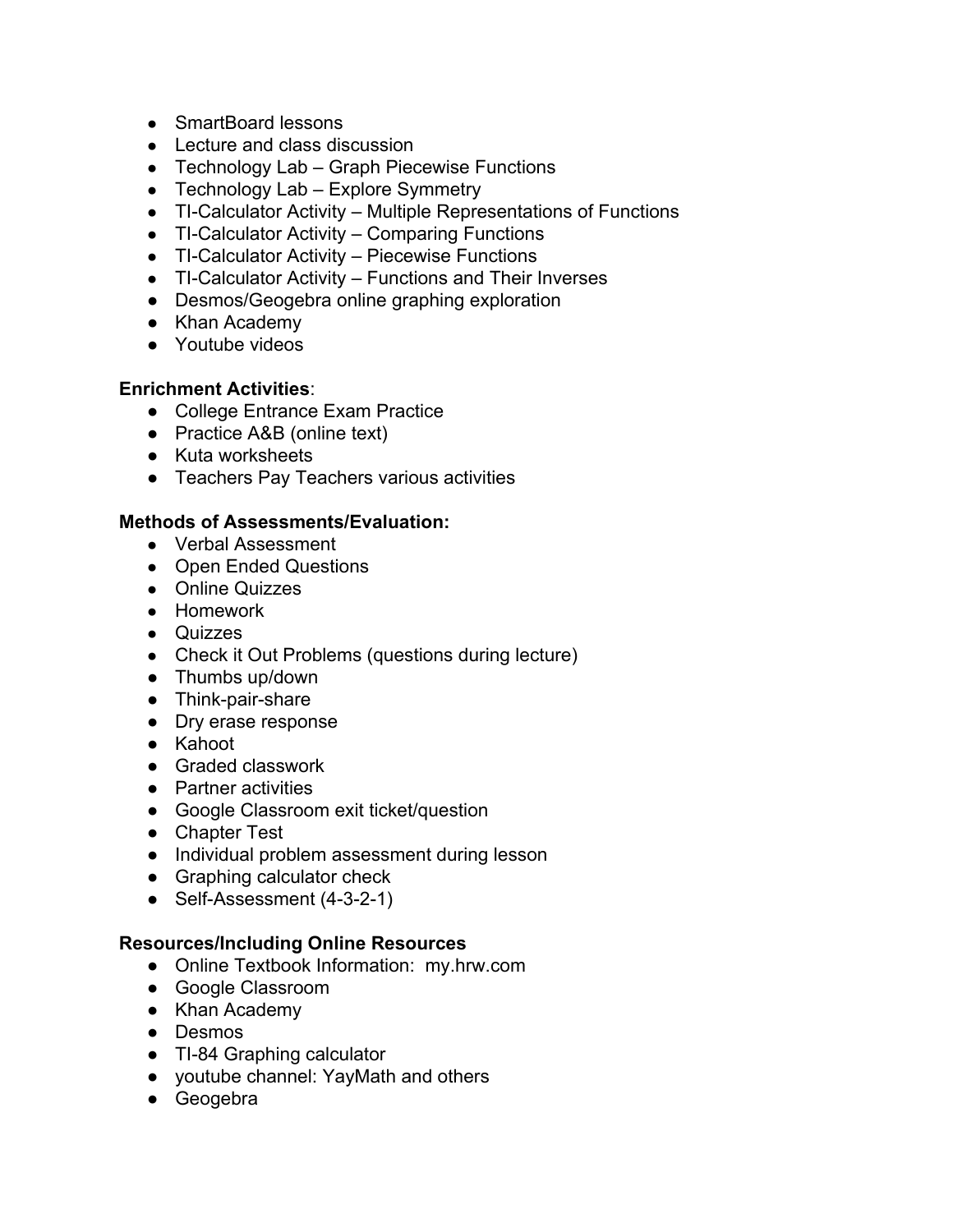## **Topic/Unit: Trigonometric Functions**

#### **Approximate # Of Weeks: 4 weeks**

**Essential Questions:**

- **1. What strategies can we use to find missing angles and sides in a right triangle?**
- **2. What strategies can we use to find missing angles and sides in ANY triangle?**
- **3. What is the unit circle?**
- **4. What do the graphs of the trigonometric functions look like?**

#### **Upon completion of this unit students will be able to:**

- Find the sine, cosine, tangent, cosecant, secant and cotangent of an acute angle in a right triangle
- Find side lengths in a right triangle using the 6 trigonometric functions
- Draw angles in standard position in the coordinate plane
- Determine the values of the 6 trig functions for any angle in standard position
- Convert angles from degrees to radian measure and vice versa
- Find the values of sine, cosine and tangent of the special angles in the unit circle.
- Evaluate the inverse trigonometric functions to find an angle
- Use the Law of Sines to find side lengths and angle measures in any triangle
- Use the Law of Cosines to find side lengths and angle measures in any triangle
- Graph the sine and cosine functions
- Graph transformations of sine and cosine functions in the form y=a sin/cos bx

**NJCCS** CC9-12.G.SRT.10 CC9-12.F.TF.2 CC9-12.F.TF.3 CC9-12.F.TF.6 CC9-12.F.IF.7 CC9-12.F.IF.5

#### **Interdisciplinary Standards (njcccs.org)**

 $\bullet$  Standard 5.1 – Science Practices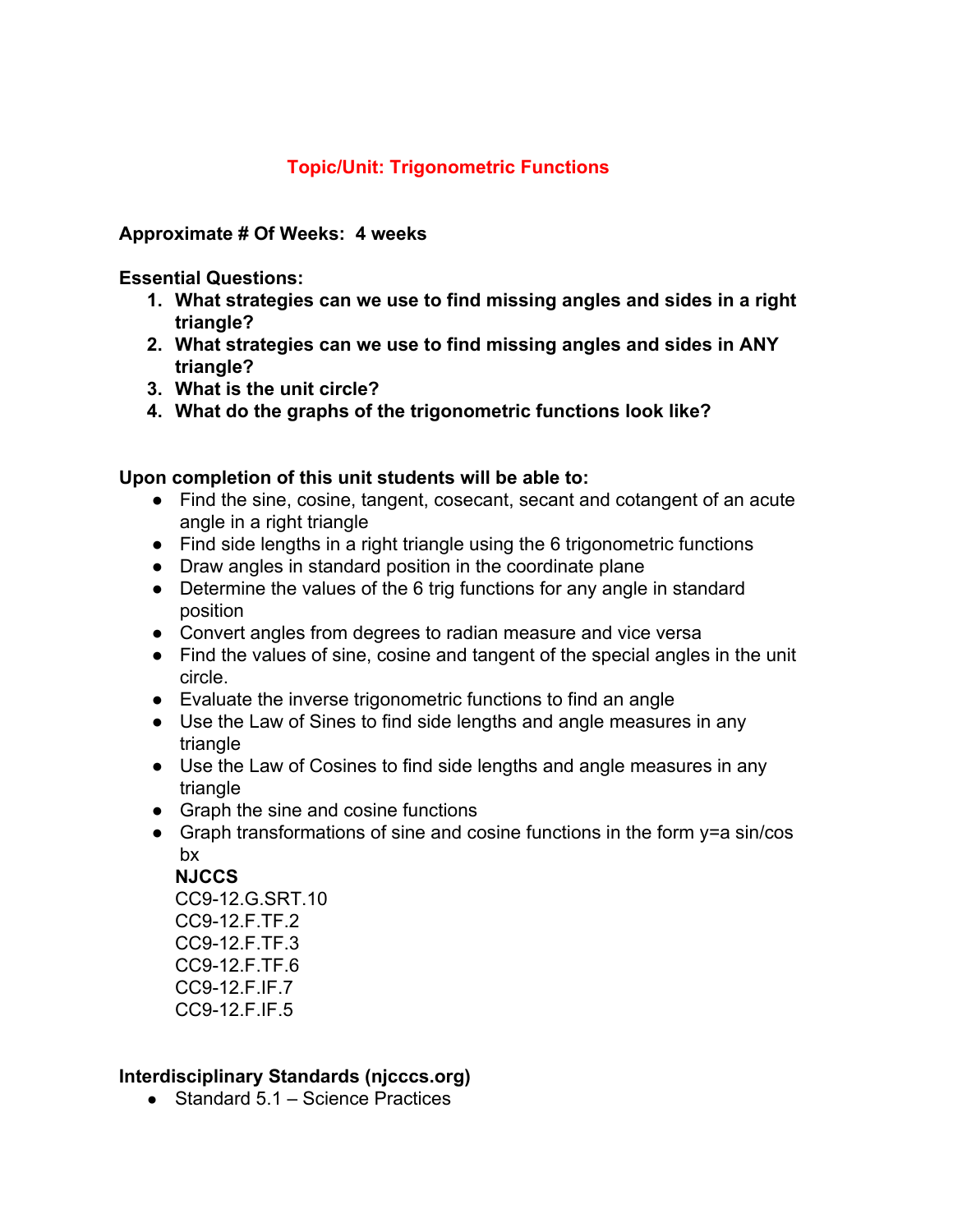- Standard 8.1 -- Computer and Information Literacy
- Standard 8.2 Technology Education
- Standard 9.1 21st Century Life & Career Skills
- Standard 9.3 Career Awareness, Exploration, and Preparation

## **Activities – include 21 st Century Technologies:**

- SmartBoard lessons
- Lecture and class discussion
- Trigonometry Bee
- Build the Unit circle activity
- TI-84 graphing calculator discovery lesson--Graphs and Transformations of Sine and Cosine
- Desmos/Geogebra online graphing explorations
- Khan Academy
- Youtube videos

## **Enrichment Activities**:

- College Entrance Exam Practice
- Practice A and B worksheets
- Kuta worksheet
- TeachersPayTeachers various activities

## **Methods of Assessments/Evaluation:**

- Verbal Assessment
- Open Ended Questions
- Online Quizzes
- Homework
- Quizzes
- Check it Out Problems (questions during lecture)
- Thumbs up/down
- Think-pair-share
- Dry erase response
- Kahoot
- Graded classwork
- Partner activities
- Google Classroom exit ticket/question
- Chapter Test
- Individual problem assessment during lesson
- Graphing calculator check
- Self-Assessment (4-3-2-1)

- Online Textbook Information: my.hrw.com
- Google Classroom
- Khan Academy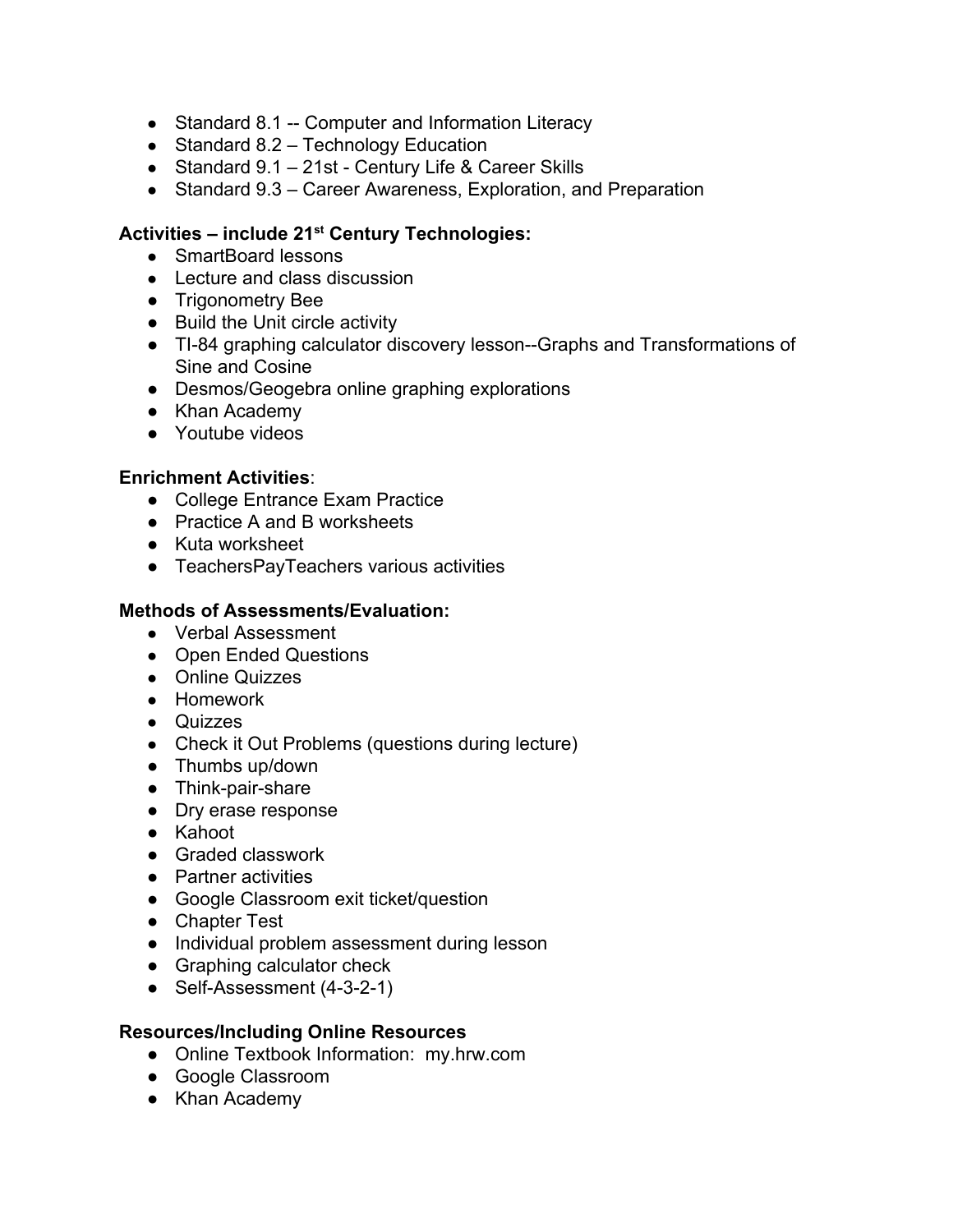- Desmos
- TI-84 Graphing calculator
- youtube channel: YayMath and others
- Geogebra

#### **Attachment: Unit Scales for Student Self-Assessment**

**Topic/Unit: Function Foundations**

- **1. How does a function express a mathematical relationship between two related variables?**
- **2. How can patterns, relations, and functions be used as tools to best describe and help explain real-life situations?**
- **3. How can you describe parent functions symbolically and graphically?**
- **4. How does graphing an equation make it easier to draw conclusions?**
- **5. How can one operate with functions algebraically and efficiently?**
- **6. What is domain and range?**

| Level of<br><u>Learning</u> | <u>Objectives</u>                                                                                      | <b>Student</b><br>Assessment<br>4: I can teach<br>others<br>3: I can pass an<br>assessment on<br>this topic<br>2: I'm getting<br>there but need<br>more practice<br>1: I still don't<br>understand |
|-----------------------------|--------------------------------------------------------------------------------------------------------|----------------------------------------------------------------------------------------------------------------------------------------------------------------------------------------------------|
| 1                           | Understand and identify the key parent functions by<br>$\bullet$<br>looking at a graph and an equation |                                                                                                                                                                                                    |
| $\overline{2}$              | Evaluate, add, subtract, multiply and divide functions<br>using function notation                      |                                                                                                                                                                                                    |
| 3                           | Compose functions using function notation                                                              |                                                                                                                                                                                                    |
| 4                           | Find the domain and range of parent functions                                                          |                                                                                                                                                                                                    |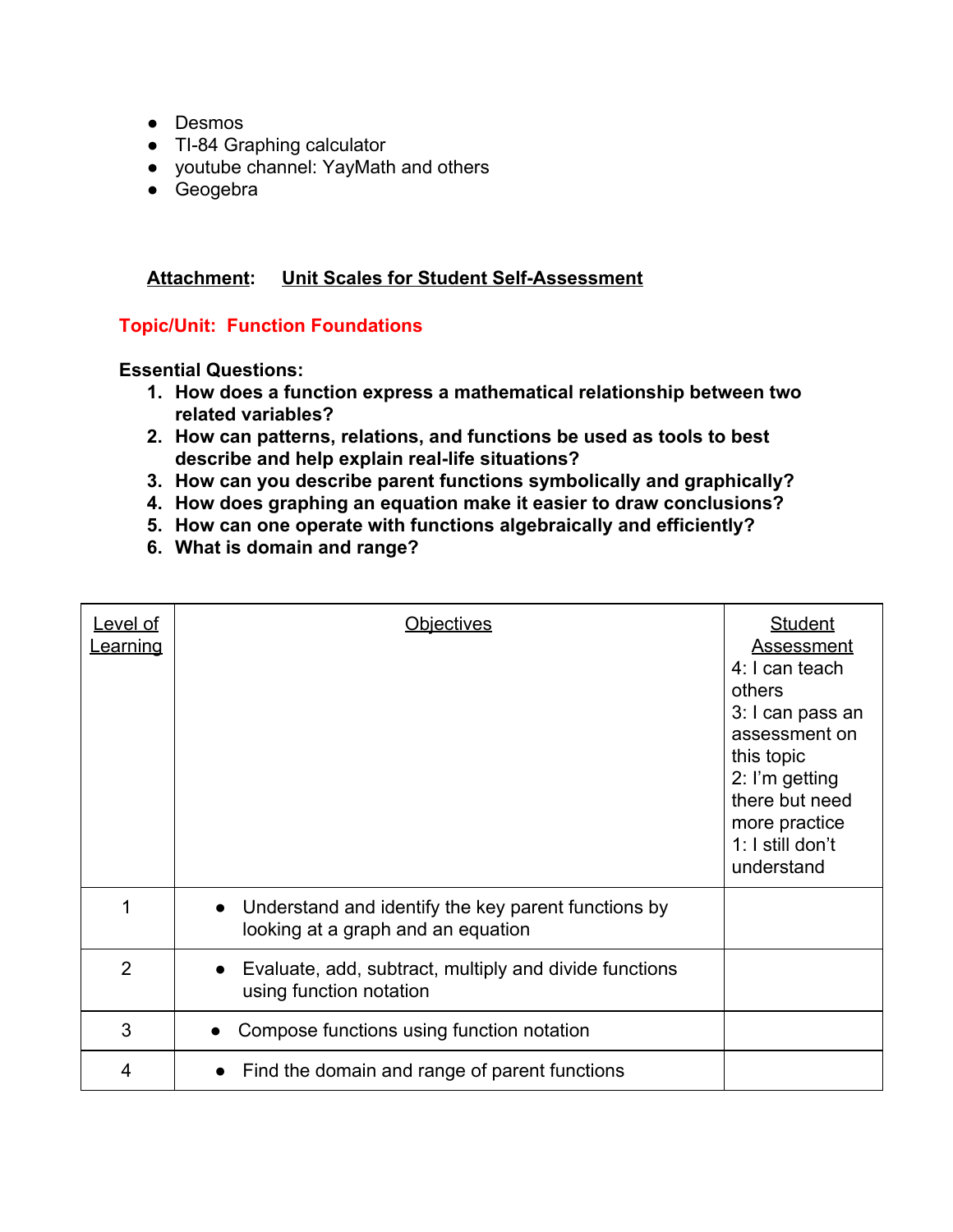## **Topic/Unit: Quadratic Functions**

- **1. How are the multiple representations of quadratic functions related?**
- **2. What are the roles of** *a***,** *h***, and** *k* **when graphing a parabola?**
- **3. What real life relationships are best modeled by quadratic equations?**
- **4. Where do I find the solutions (if there are any) of a quadratic equation when looking at a graph?**
- **5. How can we express complex numbers?**
- **6. What does it mean if the zeros of a parabola are complex numbers?**
- **7. How do complex numbers fit with the Real number system? With imaginary numbers?**
- **8. When are inequalities more appropriate than equations in describing a situation?**

| Level of<br><u>Learning</u> | <b>Objectives</b>                                                                                                                                             | <b>Student</b><br>Assessment<br>4: I can teach<br>others<br>3: I can pass an<br>assessment on<br>this topic<br>2: I'm getting<br>there but need<br>more practice<br>1: I still don't<br>understand |
|-----------------------------|---------------------------------------------------------------------------------------------------------------------------------------------------------------|----------------------------------------------------------------------------------------------------------------------------------------------------------------------------------------------------|
| 1                           | Recognize quadratic functions in both standard and<br>vertex form.<br>Define the imaginary number, i                                                          |                                                                                                                                                                                                    |
| $\overline{2}$              | Using transformations to graph quadratic functions.<br>Operate with complex numbers and square roots.                                                         |                                                                                                                                                                                                    |
| 3                           | Apply quadratic regression to a set of data to find the<br>function algebraically, graphically<br>To make predictions from a regression equation and<br>graph |                                                                                                                                                                                                    |
| $\overline{4}$              | Solving quadratic equations by graphing.<br>Solving quadratic equation by factoring.<br>Solving quadratic equation by completing the<br>square                |                                                                                                                                                                                                    |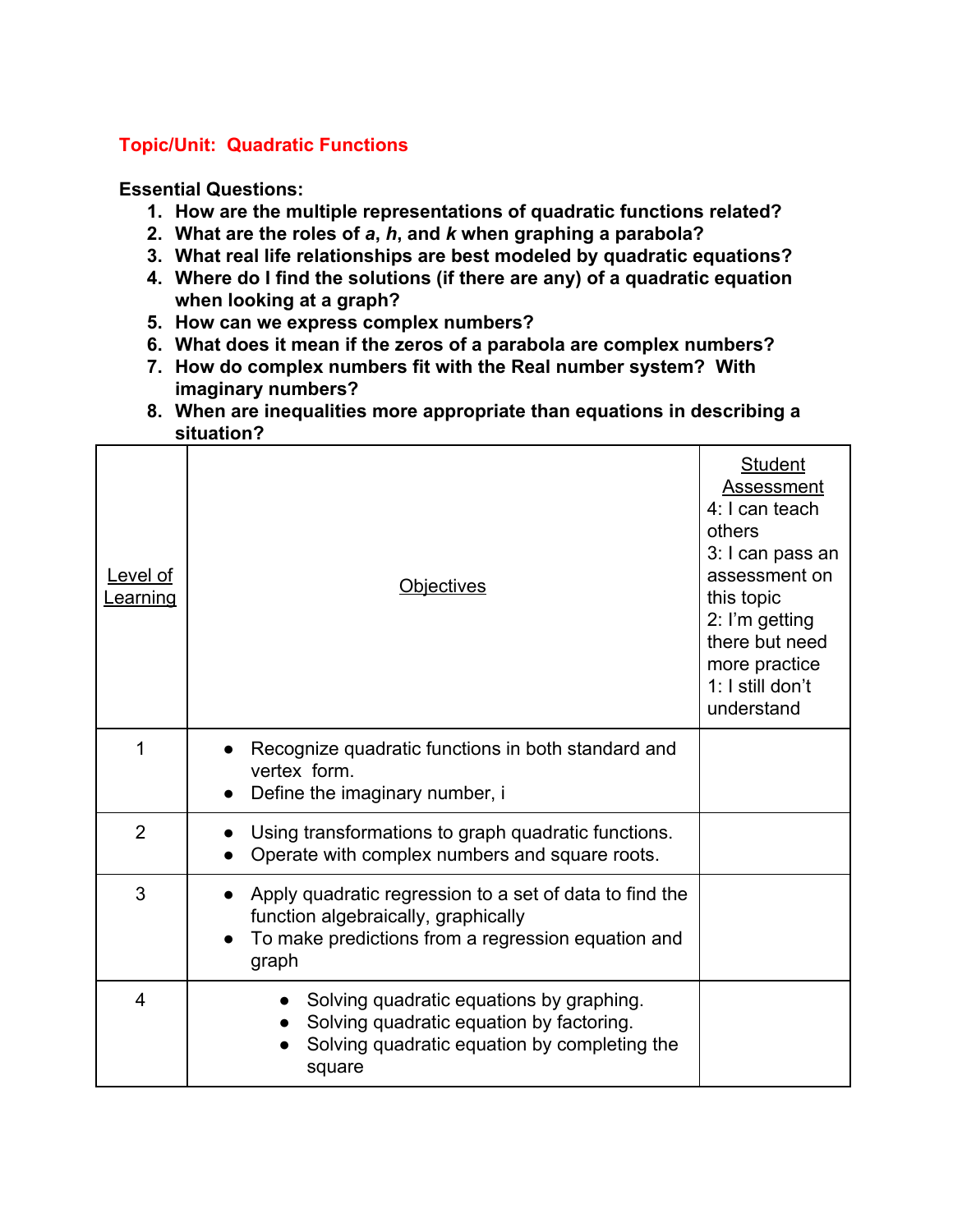| • Convert from standard form to vertex form by<br>completing the square<br>• Solve quadratic equations for real and<br>complex zeros using the square root method.<br>• Solve quadratic equations by using quadratic<br>formula.<br>• Solve a quadratic inequality in 1 and 2 |  |
|-------------------------------------------------------------------------------------------------------------------------------------------------------------------------------------------------------------------------------------------------------------------------------|--|
| variables by tables, graphs, and algebra                                                                                                                                                                                                                                      |  |

## **Topic/Unit: Polynomial Functions**

- **1. What are the polynomial functions and how do you graph them?**
- **2. How can we find solutions for polynomial functions?**
- **3. What is the relationship between polynomial division and the Remainder and Factor Theorems?**
- **4. How do you graph factorable polynomial functions?**
- **5. How can you find zeros of polynomial functions?**
- **6. How are the zeros of the polynomial function, the factors of the polynomial, and the solution to the polynomial related?**
- **7. How can you use polynomial functions to model and solve real-world problems?**

| Level of<br>Learning | <b>Objectives</b>                                                                                                           | <b>Student</b><br>Assessment<br>4: I can teach<br>others<br>3: I can pass an<br>assessment on<br>this topic<br>2: I'm getting<br>there but need<br>more practice<br>1: I still don't<br>understand |
|----------------------|-----------------------------------------------------------------------------------------------------------------------------|----------------------------------------------------------------------------------------------------------------------------------------------------------------------------------------------------|
|                      | Identify polynomials<br>$\bullet$<br>Identify the multiplicity of roots and their effect on the<br>$\bullet$<br>graph       |                                                                                                                                                                                                    |
| $\overline{2}$       | Evaluate, add, and subtract polynomials<br>$\bullet$<br>Classify and graph polynomials<br>$\bullet$<br>Multiply polynomials |                                                                                                                                                                                                    |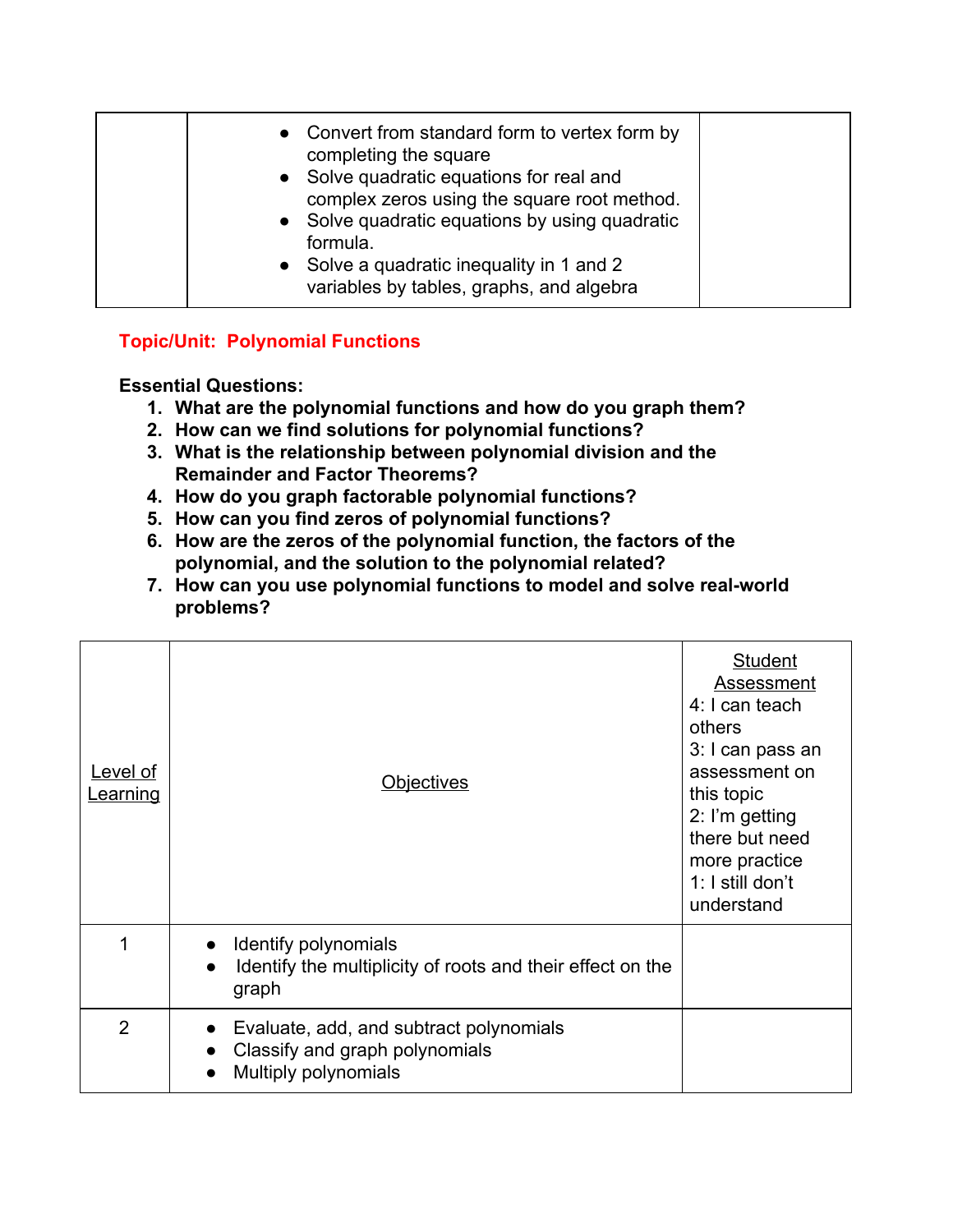|   | Use long division and synthetic division to divide<br>polynomials<br>Transform polynomial functions<br>$\bullet$                                                                                                                                                                                                                                                                               |  |
|---|------------------------------------------------------------------------------------------------------------------------------------------------------------------------------------------------------------------------------------------------------------------------------------------------------------------------------------------------------------------------------------------------|--|
| 3 | Use the Remainder Theorem to evaluate a<br>polynomial and to identify the zeros<br>• Use the Factor Theorem to determine factors of a<br>polynomial<br>• Use properties of end behavior to analyze, describe,<br>and graph polynomial functions<br>Use technology and regression to find polynomial<br>$\bullet$<br>models for a given set of data                                             |  |
| 4 | Use the Rational Root Theorem to solve polynomial<br>equations<br>• Use the Fundamental Theorem of Algebra and its<br>corollary to write a polynomial equation of least<br>degree with given roots<br>Identify all roots of a polynomial equation, real and<br>$\bullet$<br>imaginary<br>Identify and use relative maxima and minima of<br>$\bullet$<br>polynomial functions to solve problems |  |

## **Topic/Unit: Rational Functions**

- **1. How can you graph a functions of the form** *f(x)=(bx+c)/dx+e)***?**
- **2. What methods are there for simplifying rational expressions?**
- **3. What methods are there for solving rational equations?**

| Level of<br><b>Learning</b> | <b>Objectives</b> | <b>Student</b><br>Assessment<br>4: I can teach<br>others<br>3: I can pass an<br>assessment on<br>this topic<br>2: I'm getting<br>there but need<br>more practice<br>1: I still don't<br>understand |
|-----------------------------|-------------------|----------------------------------------------------------------------------------------------------------------------------------------------------------------------------------------------------|
|                             | None              |                                                                                                                                                                                                    |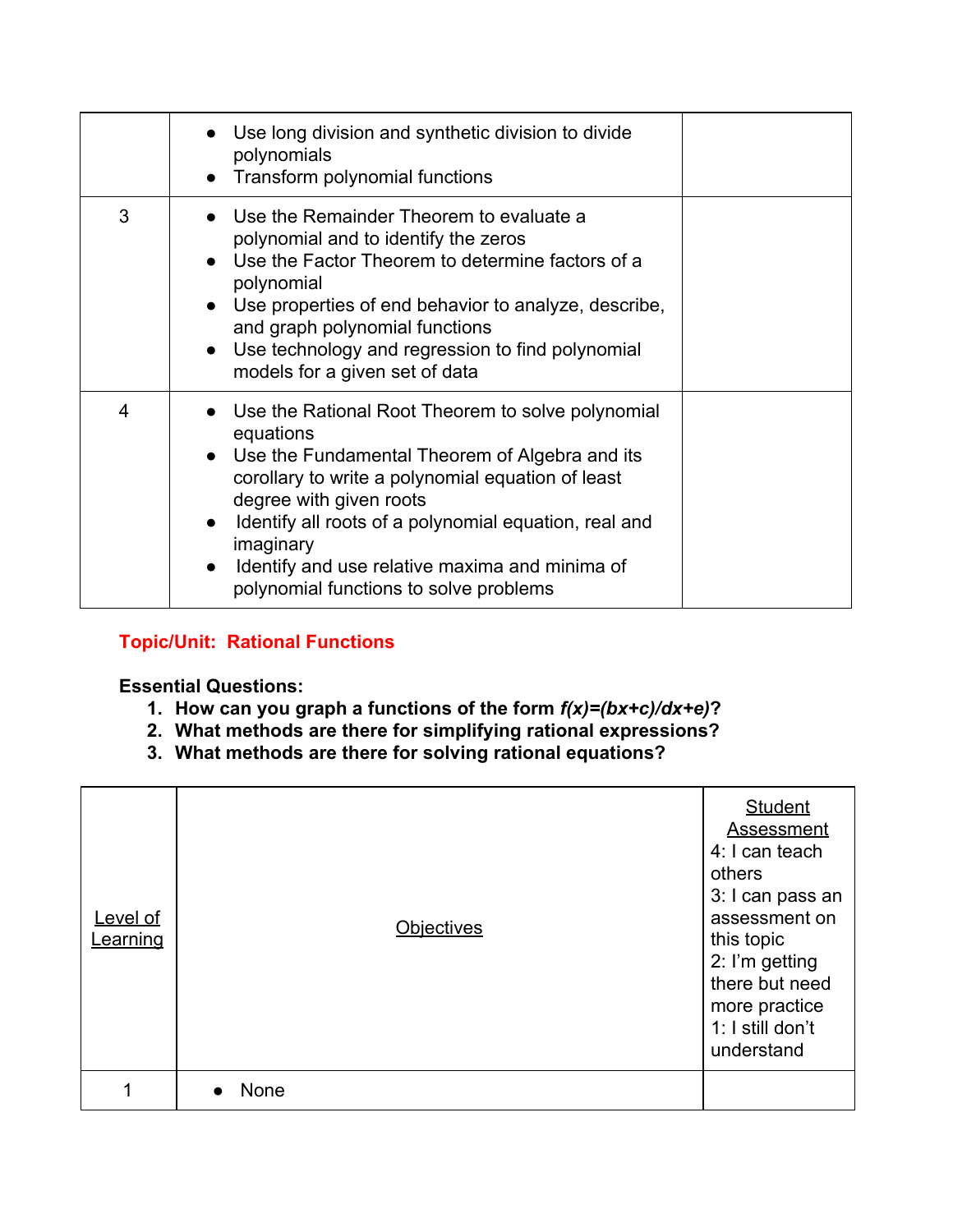| 2 | • Simplify rational expressions<br>Multiply and divide rational expressions<br>• Add and subtract rational expressions<br>• Simplify complex fractions<br>• Graph rational functions as transformation of $f(x) = 1/x$<br>and $f(x) = p(x)/h(x)$ , where p and h are both<br>polynomials |  |
|---|------------------------------------------------------------------------------------------------------------------------------------------------------------------------------------------------------------------------------------------------------------------------------------------|--|
| 3 | • Identify the zeros, holes and asymptotes of a rational<br>function by the graph, table and algebraically                                                                                                                                                                               |  |
| 4 | • Solve rational equations                                                                                                                                                                                                                                                               |  |

## **Topic/Unit: Radical Functions**

- **1. How can you graph transformations of the parent radical functions?**
- **2. How do you solve radical equations?**
- **3. How can you model real-life situations with radical functions?**

| <u>Level of </u><br><u>Learning</u> | <u>Objectives</u>                                                                                                                      | <b>Student</b><br>Assessment<br>4: I can teach others<br>3: I can pass an<br>assessment on this<br>topic<br>2. I'm getting there<br>but need more<br>practice<br>1: I still don't<br>understand |
|-------------------------------------|----------------------------------------------------------------------------------------------------------------------------------------|-------------------------------------------------------------------------------------------------------------------------------------------------------------------------------------------------|
| 1                                   | Rewrite radical expressions by using rational<br>exponents                                                                             |                                                                                                                                                                                                 |
| $\overline{2}$                      | Simplify and evaluate radical expressions and<br>expressions containing rational exponents<br>Graph radical functions and inequalities |                                                                                                                                                                                                 |
| 3                                   | Transform radical functions by changing<br>$\bullet$<br>parameters                                                                     |                                                                                                                                                                                                 |
| 4                                   | Solve radical equations and inequalities                                                                                               |                                                                                                                                                                                                 |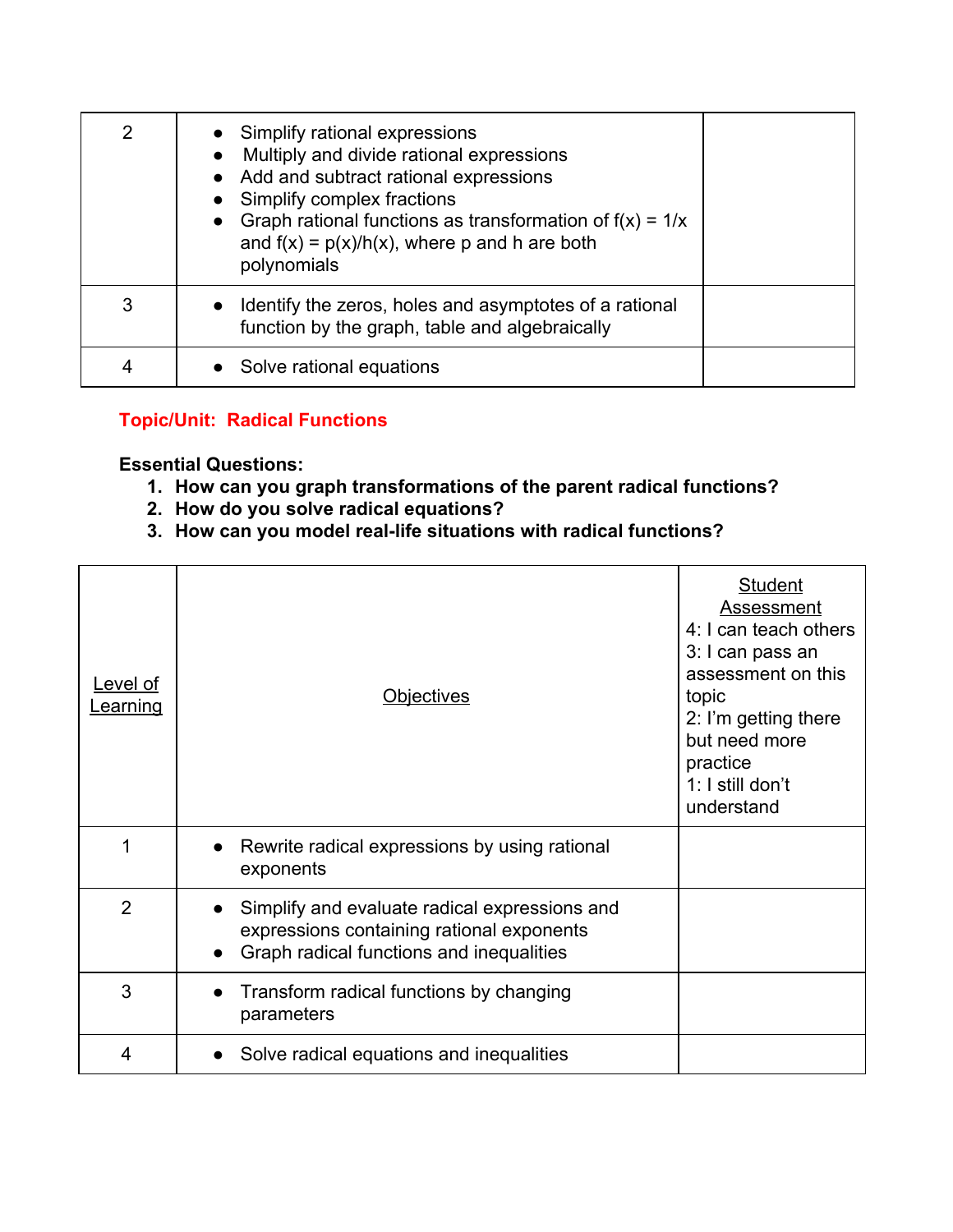### **Topic/Unit: Exponential Functions and Logarithms**

- **1. What are the characteristics of an exponential function?**
- **2. How does changing the values of** *a***,** *h***, and** *k* **affect the graph of an exponential growth/decay function?**
- **3.** How does the value of *c* in  $f(x) = b^{cx}$  affect the graph of  $f(x)$ ?
- **4. How does the graph of** *f(x) = e x* **compare to graphs of exponential functions with other bases?**
- **5. What methods can you use to solve exponential and logarithmic equations?**
- **6. What are the characteristics of logarithmic functions?**
- **7. How does changing the values of** *a***,** *h***, and** *k* **affect the graph of** *f(x)=alogb (x-h) +k***?**

| Level of<br>Learning | <b>Objectives</b>                                                                                                                                                                                                                                                                                                                                      | <b>Student Assessment</b><br>4: I can teach others<br>3: I can pass an<br>assessment on this<br>topic<br>2: I'm getting there but<br>need more practice<br>1: I still don't<br>understand |
|----------------------|--------------------------------------------------------------------------------------------------------------------------------------------------------------------------------------------------------------------------------------------------------------------------------------------------------------------------------------------------------|-------------------------------------------------------------------------------------------------------------------------------------------------------------------------------------------|
| 1                    | Write exponential expressions to model growth and<br>decay situations and percent increase/decrease<br>Use properties to simplify logarithmic expressions<br>Translate between logarithms in any base                                                                                                                                                  |                                                                                                                                                                                           |
| 2                    | Evaluate and graph exponential expressions to<br>model growth and decay situations and percent<br>increase/decrease<br>Find inverses of relations and functions<br>• Graph inverses of functions<br>Write exponential expressions in logarithmic form<br>and vice versa<br>Write and graph exponential functions using natural<br>base, e <sup>x</sup> |                                                                                                                                                                                           |
| 3                    | Model data by using exponential and logarithmic<br>functions<br>Use exponential and logarithmic models to analyze<br>and predict                                                                                                                                                                                                                       |                                                                                                                                                                                           |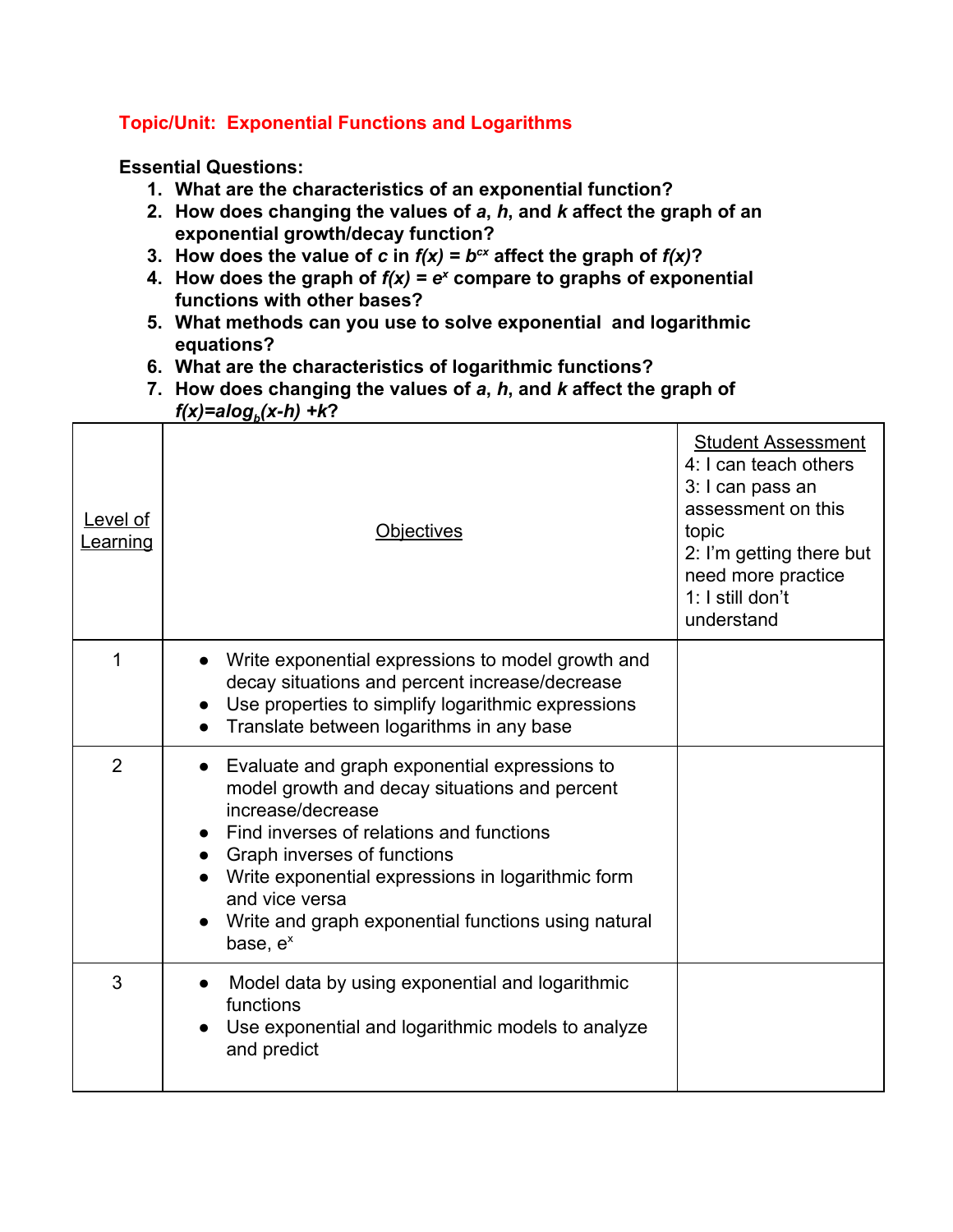| 4 | • Solve exponential equations by getting the same<br>base<br>• Solve exponential equations by logging both sides<br>• Solve real-world problems involving exponential<br>equations |  |
|---|------------------------------------------------------------------------------------------------------------------------------------------------------------------------------------|--|
|   | • To use the natural base to solve real-world problems<br>Solve equations and problems involving e or natural<br>logarithms                                                        |  |

## **Topic/Unit: Piecewise Functions and Other Function Attributes**

- **1. What problems can be solved using piecewise-defined functions?**
- **2. What does it mean for functions to be inverses of one another? How can I define the inverse of a given function?**
- **3. Can you perform operations including composition of functions, find inverses, and describe these procedures and results verbally, numerically, symbolically, and graphically?**
- **4. How does average rate of change apply to real-world problems?**

| Level of<br><u>Learning</u> | <b>Objectives</b>                                                                                                                             | <b>Student Assessment</b><br>4: I can teach others<br>3: I can pass an<br>assessment on this<br>topic<br>2: I'm getting there but<br>need more practice<br>1: I still don't<br>understand |
|-----------------------------|-----------------------------------------------------------------------------------------------------------------------------------------------|-------------------------------------------------------------------------------------------------------------------------------------------------------------------------------------------|
|                             | None                                                                                                                                          |                                                                                                                                                                                           |
| $\overline{2}$              | Evaluate piecewise functions<br>Graph piecewise functions<br>Write rules for the inverses of functions and prove<br>with function composition |                                                                                                                                                                                           |
| 3                           | Estimate and compare rates of change<br>Determine whether the inverse of a functions is a<br>function                                         |                                                                                                                                                                                           |
| 4                           | Write piecewise functions for real-world situations                                                                                           |                                                                                                                                                                                           |